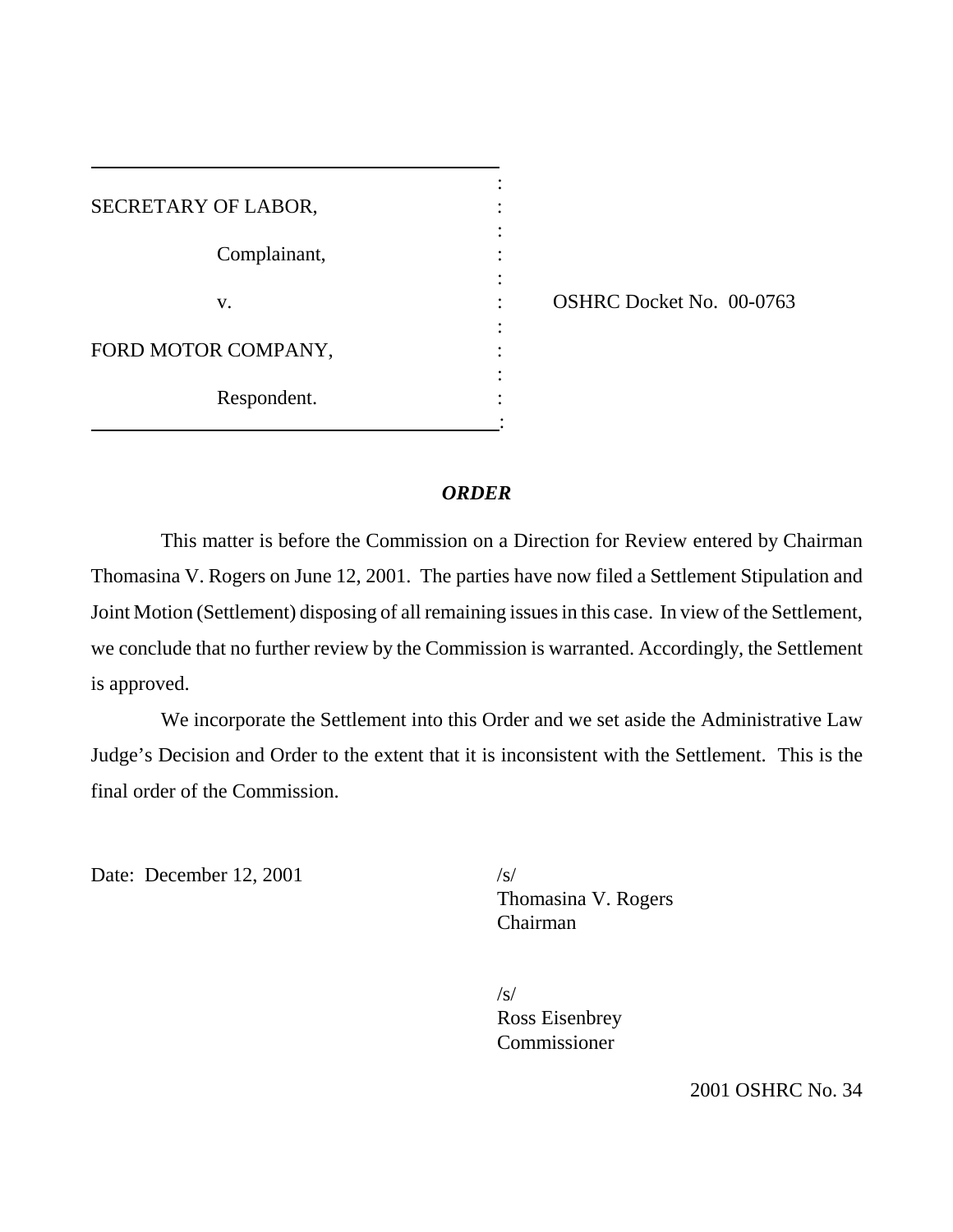### 00-0763

## NOTICE IS GIVEN TO THE FOLLOWING:

Daniel J. Mick, Counsel for Regional Trial Litigation Stephen D. Turow, Attorney Office of the Solicitor, U.S. DOL Room S4004 200 Constitution Ave., N.W. Washington, DC 20210

Patricia Rodenhausen, Regional Solicitor Marc G. Sheris, Attorney Office of the Solicitor, U.S. DOL 201 Varick St., Room 983 New York, NY 10014

David E. Jones, Esq. Ogletree, Deakins, Nash, Smoak & Stewart, P.C. 600 Peachtree Street, Suite 2100 Atlanta, GA 30308

G. Marvin Bober Administrative Law Judge Occupational Safety and Health Review Commission 1120 20th Street, Ninth Floor Washington, D.C. 20036-3419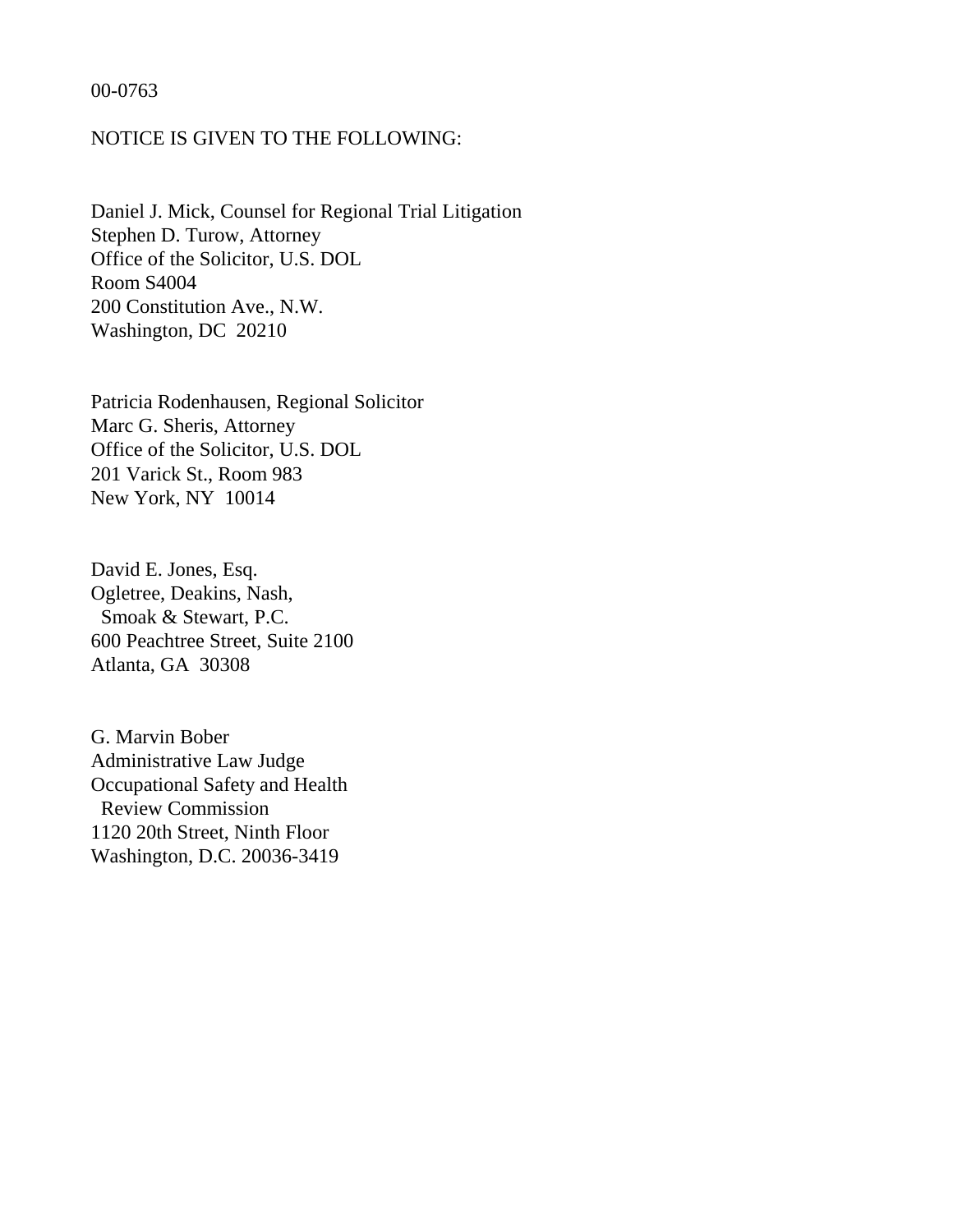## UNITED STATES OF AMERICA OCCUPATIONAL SAFETY AND HEALTH REVIEW COMMISSION

ELAINE L. CHAO, Secretary of Labor, United States Department of Labor, Complainant, v. FORD MOTOR COMPANY, Respondent. ) ) ) )  $\overline{)}$ ) ) ) ) )

OSHRC Docket No. 00-0763

### SETTLEMENT STIPULATION AND JOINT MOTION

COME NOW, the Complainant, Elaine L. Chao, Secretary of Labor, United States Department of Labor (the "Secretary"), and the Respondent, Ford Motor Company ("Ford"), and submit this Settlement Stipulation and Joint Motion pursuant to 29 C.F.R. § 2200.100. This agreement specifies the terms of settlement for Item 3 of Citation I, Item 4 of Citation I, Item 6 of Citation I, Item 7 of Citation I, and Item I of Citation 2 of the Citations and Notification of Penalty issued pursuant to OSHA Inspection No. 302937164 on March 9, 2000 as amended thereafter, thus disposing of all remaining issues in this case as follows:

1. The Secretary, without objection by Ford, hereby withdraws her Petition for Discretionary Review of the judge's holding with respect to Item 3 of Citation I, so that the judge's holding on that item in his Decision and Order of May 2, 2001 ("Decision and Order") becomes a final order pursuant to Section 10 of the Occupational Safety and HealthAct (the "Act"), 29U.S.C. § 659. While taking exceptign to the judge's findings in vacating Item 3 of Citation 1, the Secretary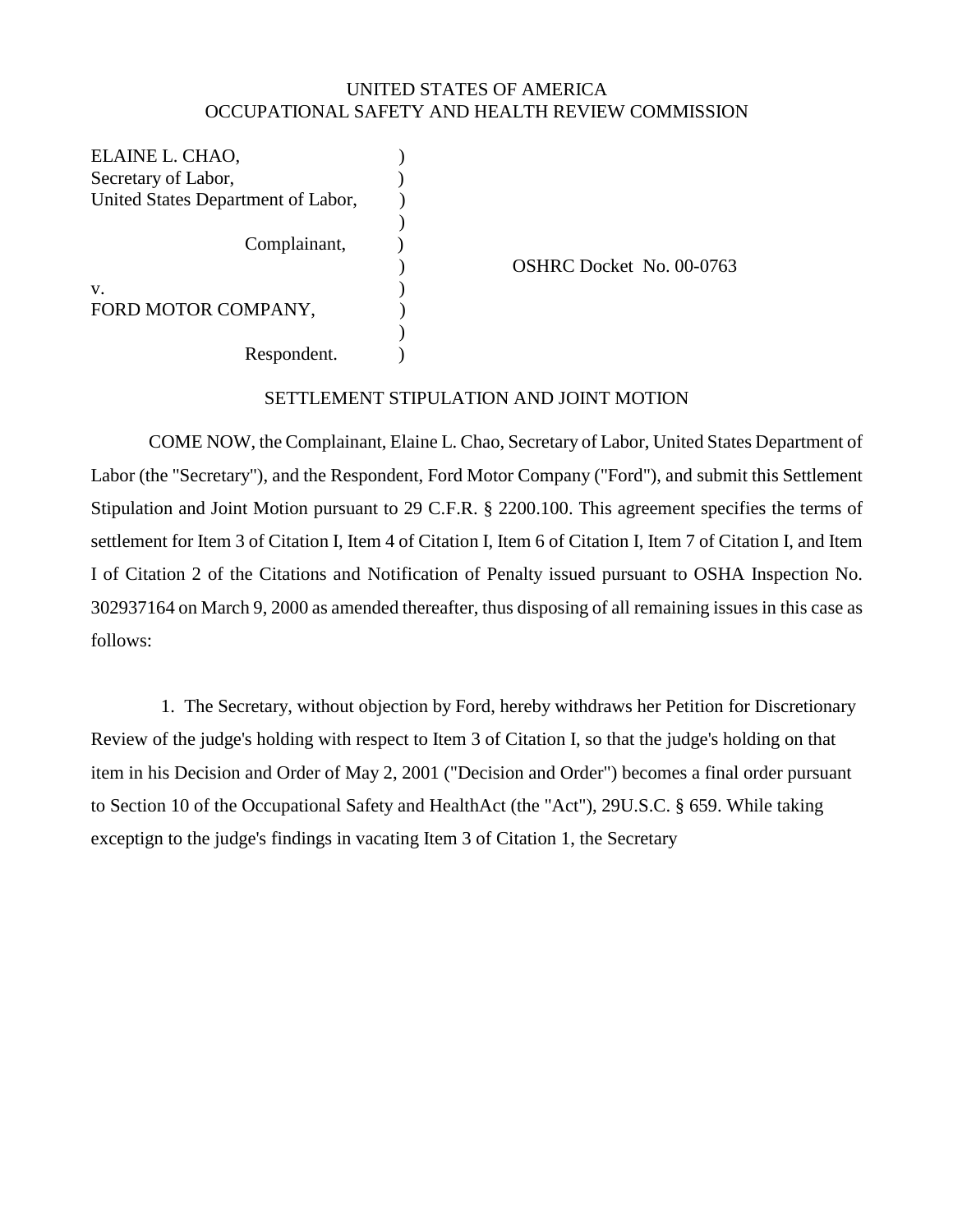agrees to forgo further litigation in order to gain the benefits associated with this Agreement, which the Secretary believes will further health and safety goals more fully and effectively than recourse to further litigation.

2. The Secretary, without objection by Ford, hereby withdraws her Petition for Discretionary Review of the judge's holding with respect to Item 4 of Citation I, so that the judge's holding on that item in his Decision and Order becomes a final order pursuant to Section 10 of the Act. While taking exception to the judge's findings in vacating Item 4 of Citation 1, the Secretary agrees to forgo further litigation in order to gain the benefits associated with this Agreement, which the Secretary believes will further health and safety goals more fully and effectively than recourse to further litigation.

3. In relation to the Secretary's withdrawal of her Petition for Discretionary Review with respect to Items 3 and 4 of Citation 1, Ford recognizes the importance of compliance with the deenergization provisions of 29 C.F.R. §1910.333(b) to the health amd safety of its employees. Ford will continue to take reasonable and good faith actions to assure that its employees understand, and adhere to, the deenergization provisions of 29 C.F.R. §1910.333(b).

4. Ford, without objection by the Secretary, and subject to the provisions of Paragraph 9 hereof, hereby withdraws its Petition for Discretionary Review of the judge's holding with respect to Item 6 of Citation I, so that the judge's holding on that item in his Decision and Order becomes a final order pursuant to Section 10 of the Act.

5. Ford, without objection by the Secretary, and subject to the provisions of Paragraph 9 hereof hereby withdraws its Petition for Discretionary Review of the judge's holding with respect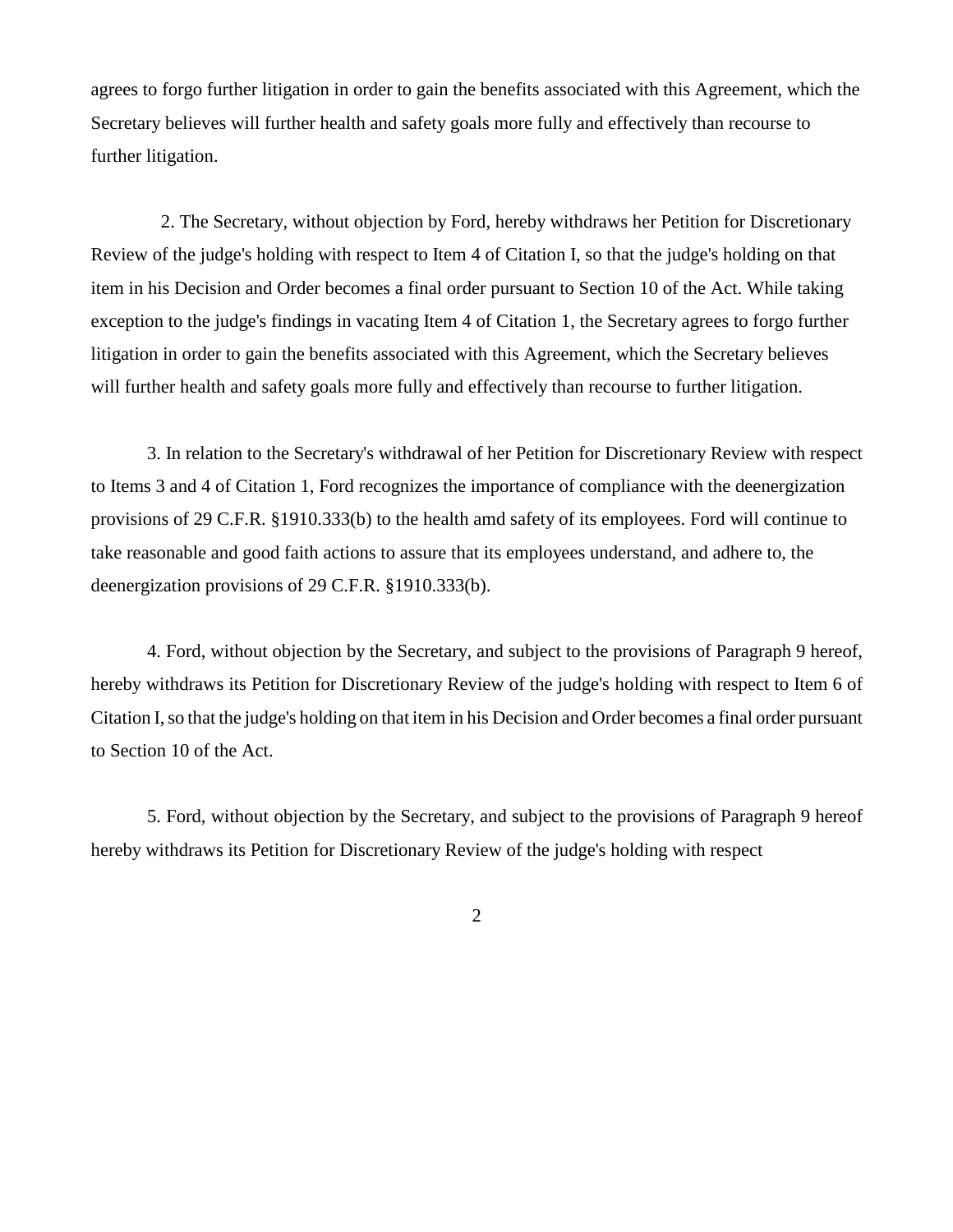to Item 7 of Citation 1, so that the judge's holding on that item in his Decision and Order becomes a final order pursuant to Section 10 of the Act.

6. Ford, without objection by the Secretary, and subject to the provisions of Paragraph 9 hereof hereby withdraws its Petition for Discretionary Review of the judge's holding with respect to the finding of a violation, the classification of the violation as serious, and the appropriate penalty for the violafion as to Item I of Citation 2, so that the judge's holding on those maNers in his Decision and Order becomes a final order pursuant to Sect on 10 of the Act.

7. The Secretary, without objection by Ford, hereby withdraws her Petition for Discretionary Review of the judge's holding with respect to the classification of the violation set forth in Item I of Citation 2 as a "serious" violation, so that the judge's holding on that maKer in his Decision and Order becomes a final order pursuant to Section 10 of the Act.

8. As indicated in Paragraphs 6 and 7 above, the Secretary and Ford agree that the violation cited in Item I of Citation 2 should be classified as a "serious" violation, although for reasons that differ ffom the rationale expressed by the judge in his ruling on this classification issue in his Decision and Order. Inasmuch as the judge's rationale on the classification of this item is unnecessary for the disposition of this case by consent, and, if left standing, would prevent the parties from resolving this case without further review of the issue, the parties move the Commission to strike, through entry of an order approving this Settlement Stipulation and Joint Motion ("Stipulation"), that portion of the judge's Decision and Order setting forth his rationale for the classification of the said item.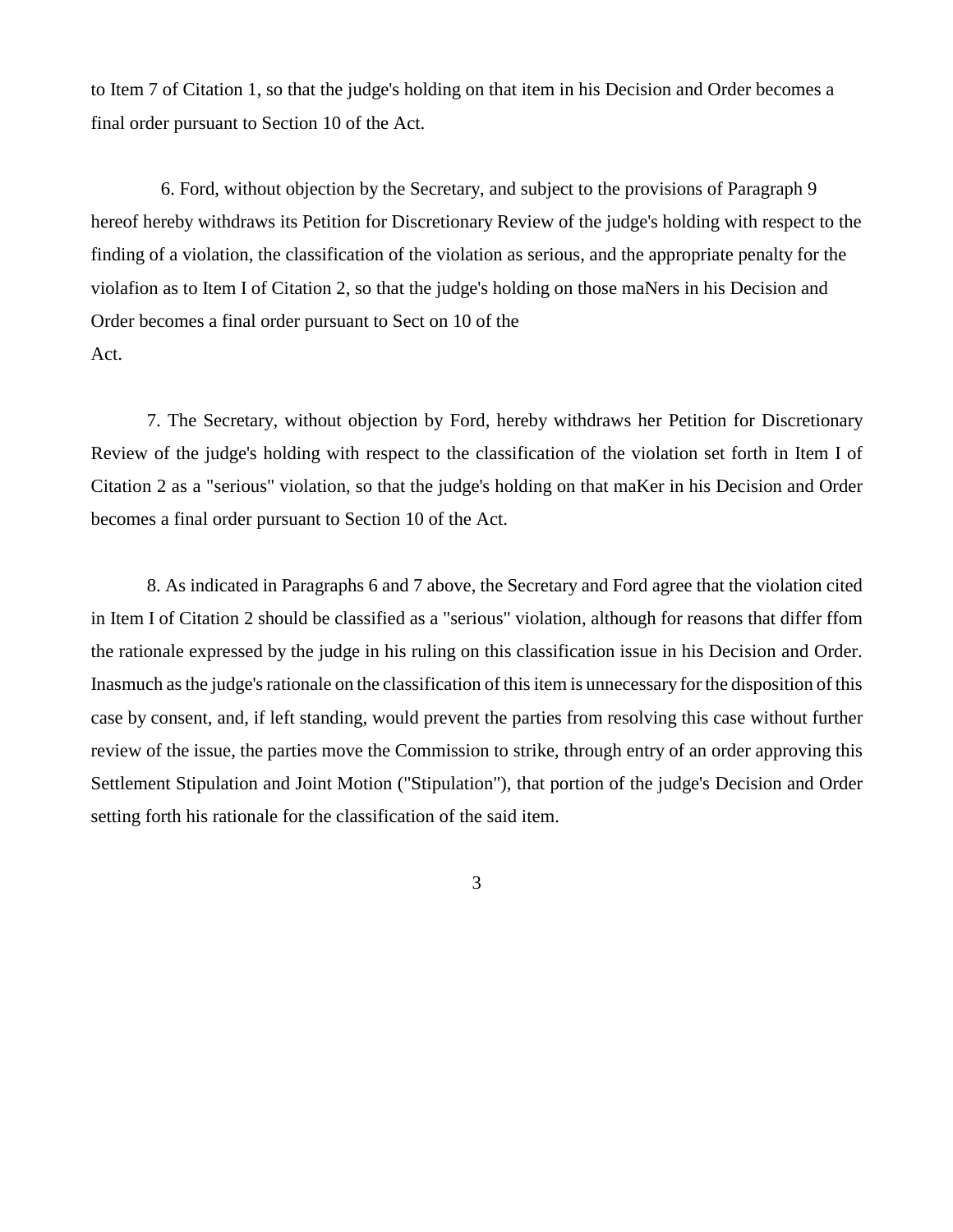9. During the proceeding before the judge, the Secretary withdrew Instance "a" in each of Citation I, Item 6; Citation I, Item 7; and Citation 2, Item I. Secretary of Labor's Post-Hearing Memorandum of Law, Page 10. In his Decision andOrder, the judge nevertheless ruled onlustance "a" in each of those items. Inasmuch as the judge thus ruled on matters that were no longer before him, which rulings, if left standing, would prevent the parties from resolving this case without ffirther review of the issues raised, the parties move the Commission to strike, through entry of an order approving this Stipulation, those portions of the judge's Decision and Order affilming h~stance "a" in each of Citation I, Item 6; Citation I, Item 7; and Citation 2, Item I.

10. For all purposes other than actions arising under the Act, Ford denies that it, in any manner, violated the Act or any regulation or standard promulgated thereunder, and specifically denies all of the violations alleged in the Citations and Notification of Penalty and that it caused, or allowed to be caused, proximately or otherwise, any conditions described or violations alleged in the Citations and Notification of Penalty. The parties further acknowledge that, with the exception of actions arismg under the Act, neither this Stipulation, nor anything contained in it, nor Ford's consent to the entry of a final order, nor the final order, nor the payment of any monies in settlement of this matter, nor any other actions taken pursuant to this Stipulation, are intended to be, nor shall they be, offered, used, or admitted in any proceeding or litigation, or construed as evidence of, or as an admission by Ford of any of the following: (a) the existence of any of the conditions asserted in the Citations and Notification of Penalty; (b) that the conditions asserted in the Citations and Notification of Penalty were a cause, proximate or otherwise, of any accidents or damages regarding any claim or proceeding for damages that may exist or arise in the future; (c) any violations of the Act or of any regulation or standard thereunder; or (d) any fault, liability, intentional or reckless misconduct, negligence, or lack of due care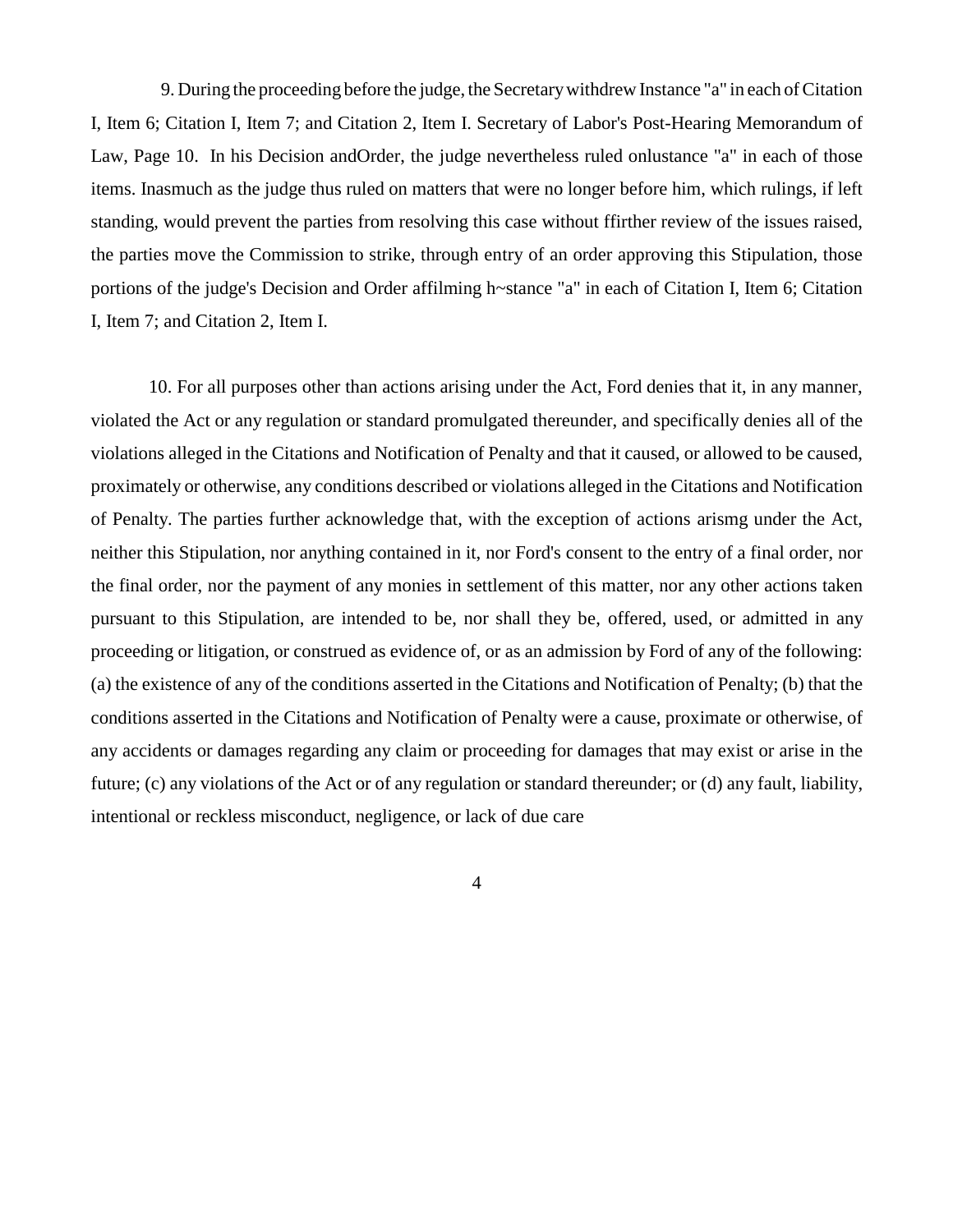on the part of Ford or any of its employees, agents, or representatives. Finally, the parties acknowledge that the agreements, statements, stipulations, and actions herein are made solely for the purpose of settling this matter economically and without litigation or further expense.

11. Ford represents that it will make payment of the penalty in the amount of \$14,000 by corporate, certified, or cashier's check or by money order made payable to "U.S. Department of Labor - OSHA" and that it will deliver such payment to the following address no later than 60 days from the date on which the Commission enters an Order disposing of this litigation in accordance with this Stipulation:

> David Boyce, Area Director OSHA Buffalo Area Of fice 5360 Genesee Street Bowmansville, New York 14026

12. In light of the underlying concerns addressed in Items 6 and 7 of Citation I and Item I of Citation 2, Ford agrees to develop, document, and implement hazard analyses evaluafing plant-specific tasks that create the potential for exposure to electrical hazards when performed by one or more of the approximately 4,000 electricians employed by Ford at its 37 manufacturing facilities and parts distribution centers located in 13 states in the United States. Ford will develop the hazard analyses in accordance with the personal protective equipment provisions contained in Chapters 2 and 3 of Part 11 of the NFPA 70E (2000 Edition) *Standard for Electrical Safety Requirements for Employee Workplaces.* These hazard analyses will either designate the personal protective equipment to be used during the performance of the subject task, or they will refer to a label that designates the required personal protective equipment,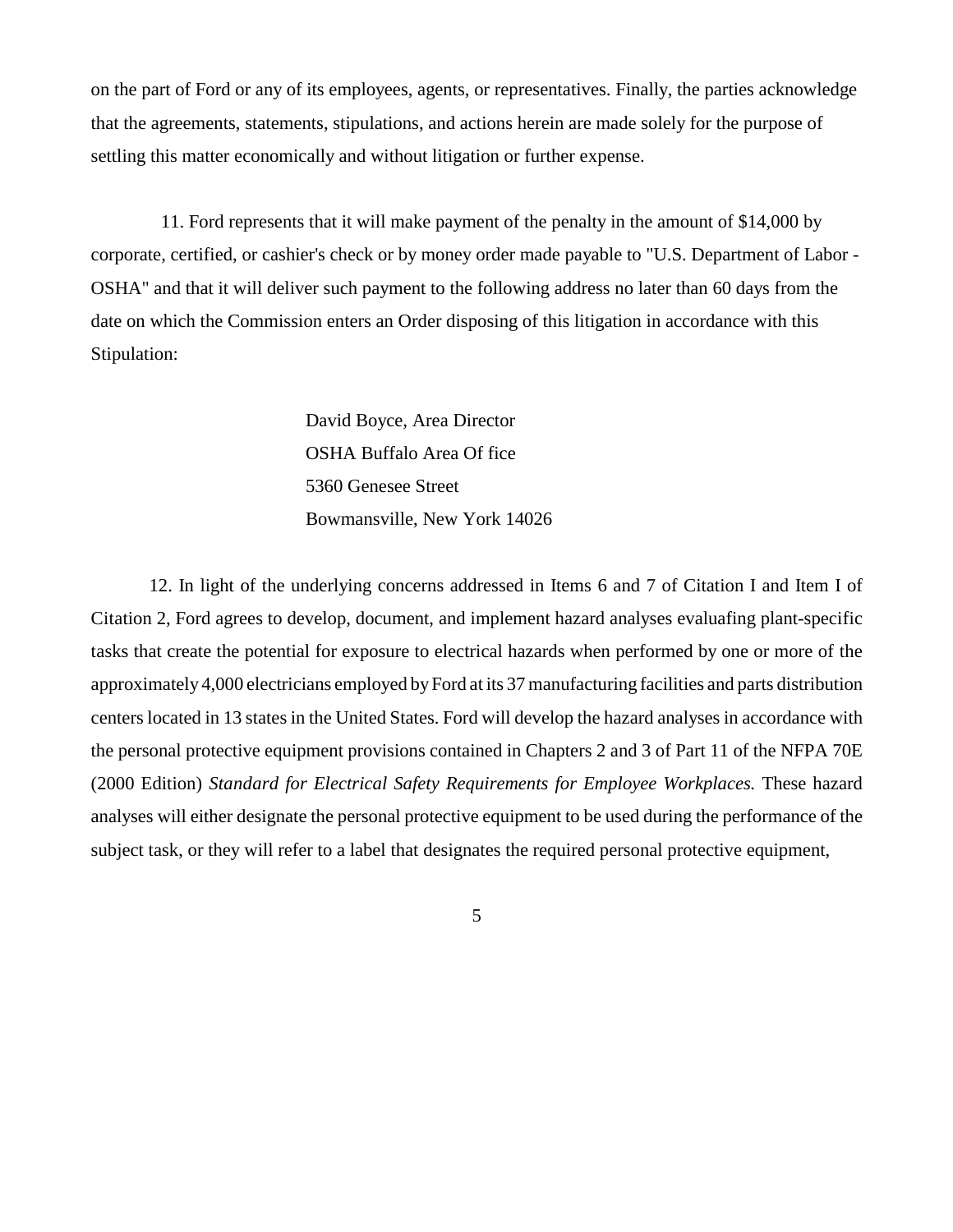which label shall be affxed to the relevant electrical equipment (e.g., electrical control enclosure, junction box, buss plug, transformer, substation). These designafions of personal protecfive equipment shall be made after considering, and where appropriate implementing, the use of engineering controls (e.g., current limiting fuses and circuit breakers to reduce fash protection boundaries) to limit the need for reliance upon personal protective equipment. However, where the Act requires the use of means such as engineering or work pracfice controls to provide protection against the hazards associated with exposure to energized circuits and equipment, Ford will comply with such requirements, where feasible, rather than limiting the protection provided to personal protective equipment.

13. Ford shall complete the hazard analyses, and take appropriate steps to ensure that its electricians performing the tasks with exposure to potential electrical hazards are using the required personal protective equipment, within 15 months of the date that the Commission enters an order disposing of this litigation in accordance with the terms of this Stipulafion. Upon complefion of the hazard analyses, Ford shall provide written assurance to the Secretary that they have been completed and will permit representatives of the Secretary to review a representative sample of them upon request.

14. OSHA acknowledges that, given the present state of its standards and regulations, the hazard analyses protocol described above can be applied to achieve compliance with the requirements of the Act concerning the selection and use of personal protective equipment, if the protocol results in the selection and use of personal protective equipment that a reasonable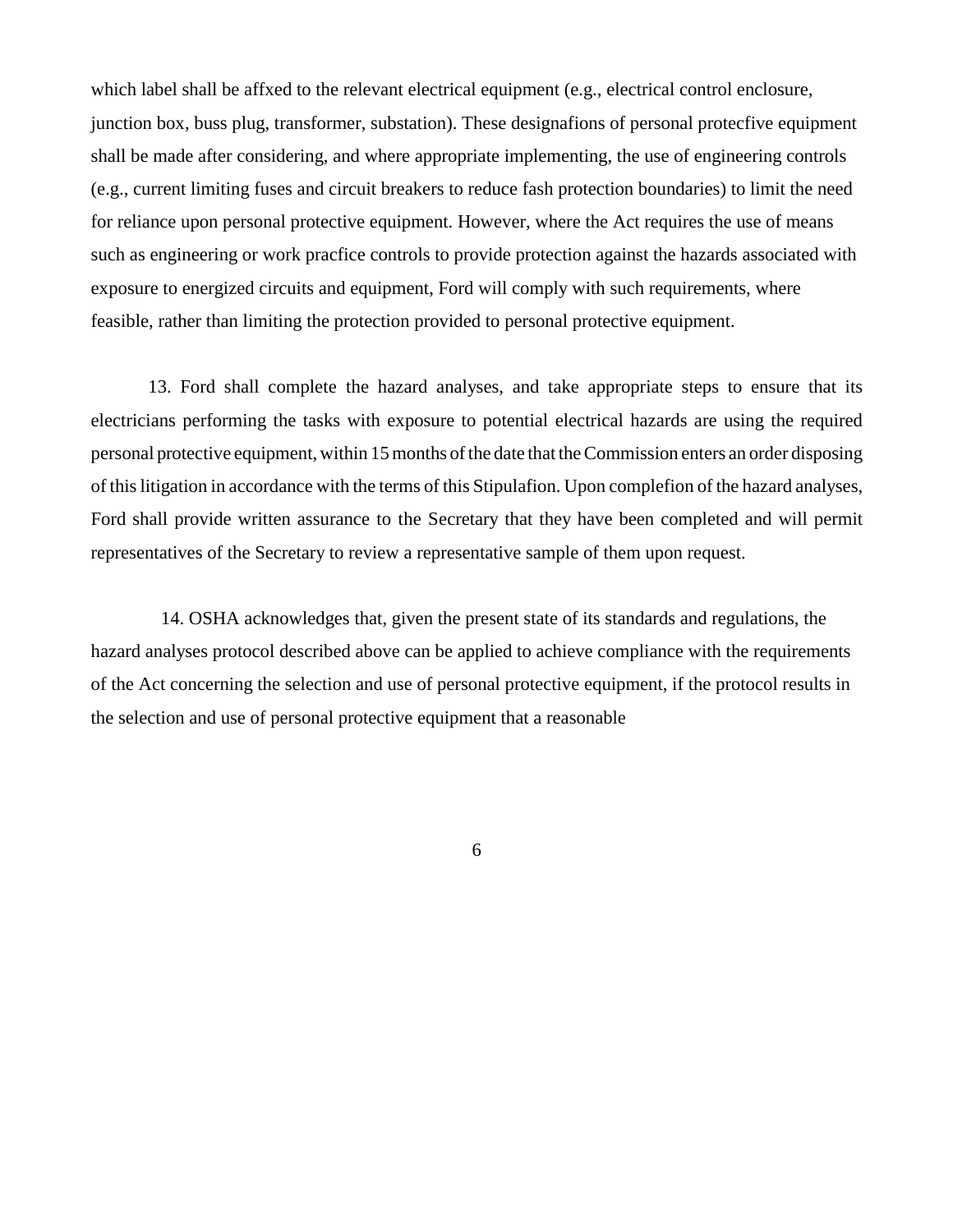person familiar with the hazard, including facts unique to the industry, would consider necessary toadequately protect employees from exposure to electrical hazards.

15. Ford has discussed the resolution of this case, including the development and implementation of the hazard analyses described above, with appropriate of ficials of the United Autoworkers Union ("UAW") representing Ford employees. Ford expects to continue working with the UAW in a cooperative and productive manner in effectuating the provisions of this Stipulation, and is unaware of any opposition by the UAW to Ford's entering into this Stipulation with the Secretary.

16. Each party hereby agrees to bear its own fees (including attomey fees) and other expenses incurred by such party in connection with any stage of this proceeding including, but not limited to, attorney's fees which may be available under the Equal Access to Justice Act, as amended.

17. Affected employees herein are represented by UAW Local 897,3800 Lakeshore Rd., Buffalo, NY 14219. Ford certifies that on November 21, 2001, notice ofthe foregoing has been or will be given to employees by posting a true copy of this Stipulation (as executed by Ford) in accordance with Commission's Rule 7(g) [29 C.F.R. 2200.7(g)], and by mailing an additional such copy to the above-named union.

18. The agreements reached and the actions to be taken by the parties herein are contingent upon the Commissi m entering an order approving this Stipulation in its entirety.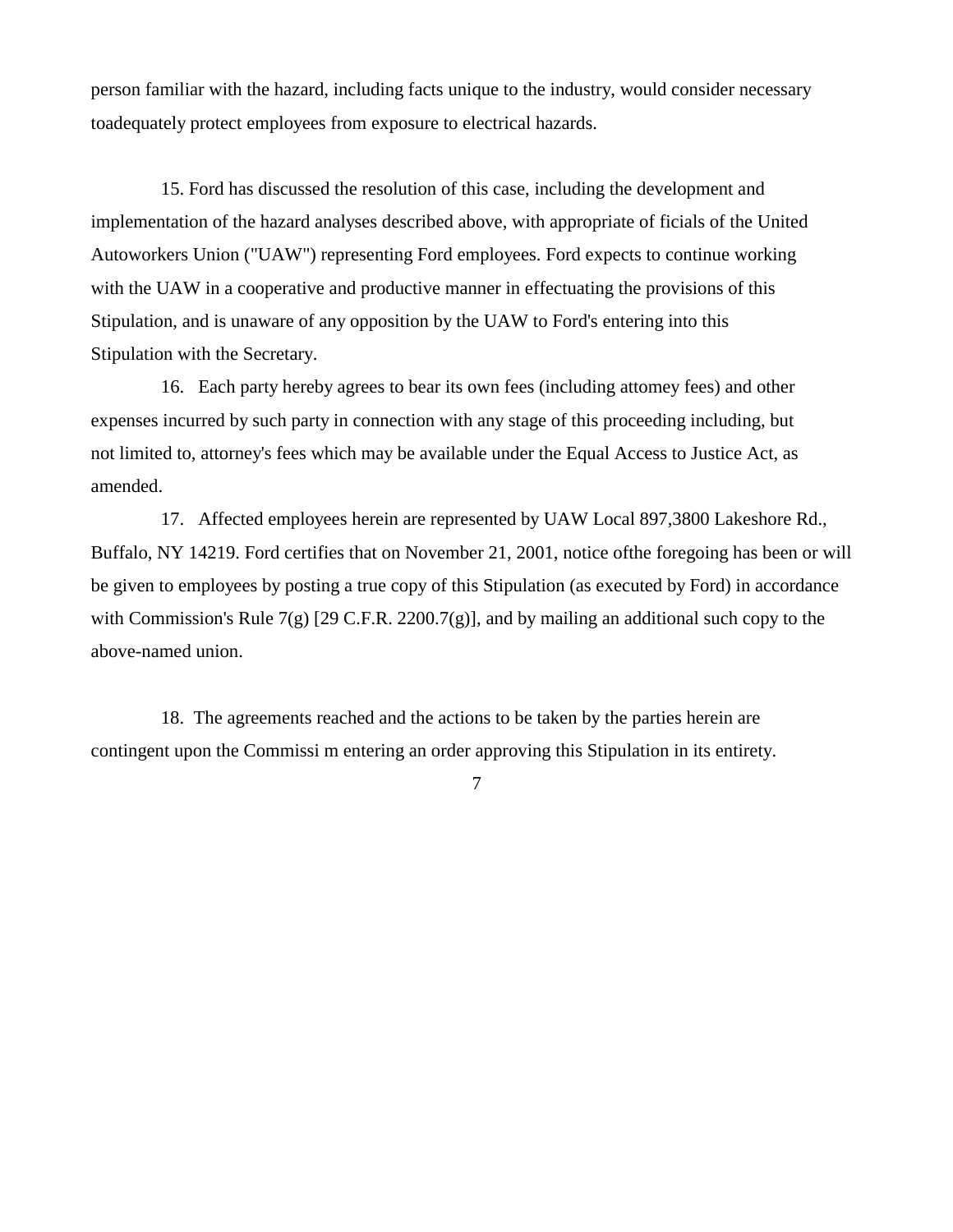ACCORDINGLY, the parties move the Occupational Safety and Health Review Commission for entry of an order appropriate for final disposition of this matter.

| For the Respondent: |                                 | For the Secretary                      |  |  |
|---------------------|---------------------------------|----------------------------------------|--|--|
| FORD MOTOR COMPANY, |                                 | HOWARD M. RADZELY                      |  |  |
| and its successors  |                                 | Acting Solicitor of Labor              |  |  |
|                     |                                 | <b>JOSEPH M.WOODWARD</b>               |  |  |
|                     |                                 | <b>Associate Solicitor</b>             |  |  |
|                     |                                 | DONALD G. SHALHOUB                     |  |  |
|                     |                                 | Deputy Associate Solicitor             |  |  |
|                     |                                 | <b>DANIEL MICK</b>                     |  |  |
|                     |                                 | <b>Counsel for Regional Litigation</b> |  |  |
|                     |                                 | STEPHEN D. TUROW                       |  |  |
|                     |                                 | Attorney                               |  |  |
| By:                 | $\sqrt{s}$                      | By: $/s/$                              |  |  |
|                     | David E. Jones                  | Stephen D. Turow                       |  |  |
|                     | Attorney                        | Attorney                               |  |  |
|                     | Ogletree, Deakins, Nash, Smoak, | Attorneys for the Secretary of Labor,  |  |  |
|                     | & Stewart, P.C.                 | United States Department of Labor.     |  |  |

Dated:11/21/01.

Dated: 11/26/01.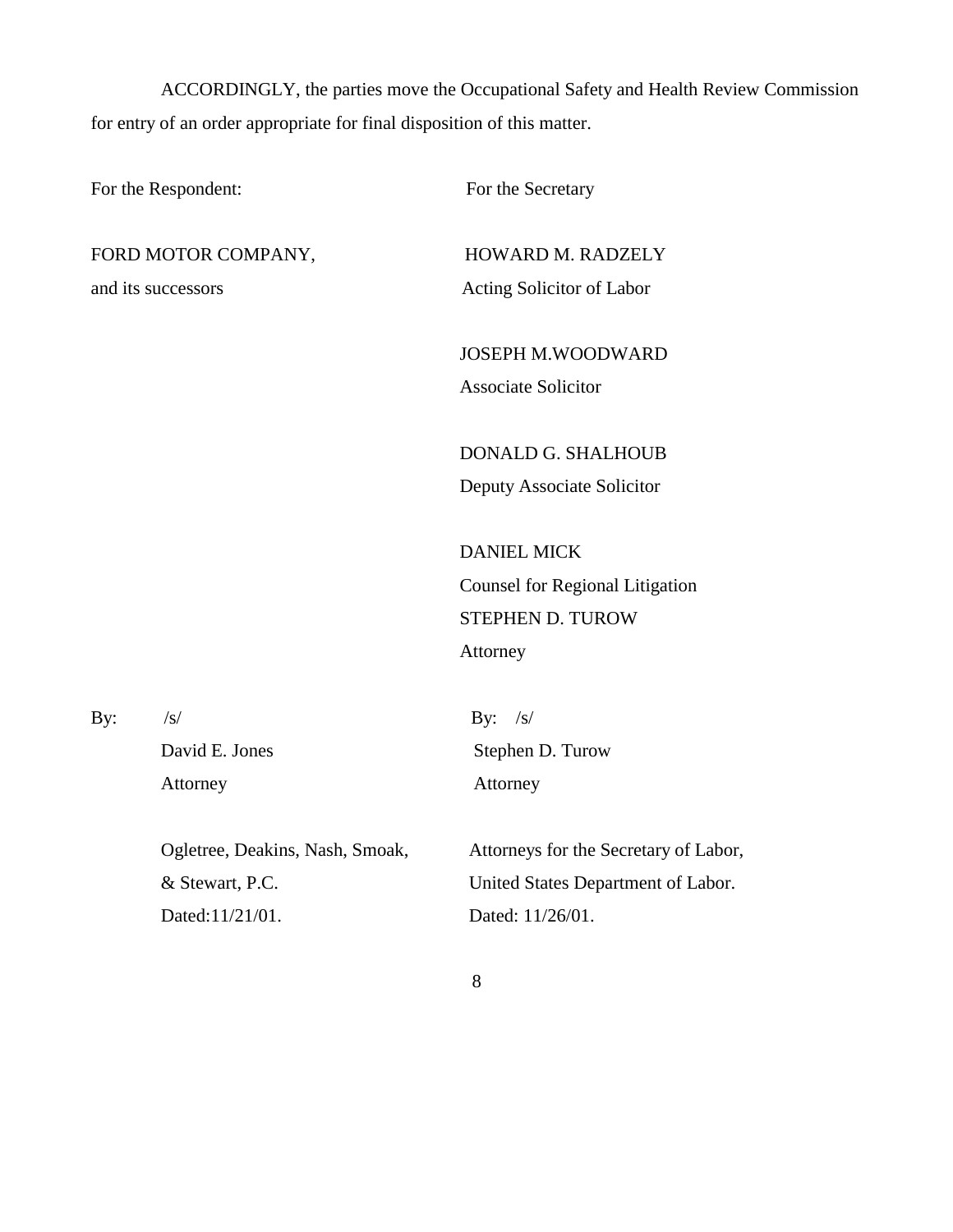## United States of America **OCCUPATIONAL SAFETY AND HEALTH REVIEW COMMISSION**  1120 20th Street, N.W., Ninth Floor Washington, DC 20036-3419

**----------------------------------------------------------------------**

## **SECRETARY OF LABOR,**

**OSHRC Docket No. 00-0763** 

**Complainant,** 

**v.** 

**FORD MOTOR COMPANY,** 

**Respondent.** 

**----------------------------------------------------------------------**

APPEARANCES:

Marc G. Sheris, Esquire Diane Sherman, Esquire U.S. Department of Labor

For the Complainant

David E. Jones, Esquire Ogletree, Deakins, Nash Smoak & Stewart, P.C.

J. Gordon Christy, Esquire Ford Motor Company

For the Respondent

BEFORE: G. MARVIN BOBER, Administrative Law Judge

#### DECISION AND ORDER

This case arises under the Occupational Safety and Health Act of 1970, 29 U.S.C. Sections 561- 678 (1970)("the Act") for review of two citations issued by the Secretary of Labor, ("the Secretary"), pursuant to Section 9(a) of the Act, and the penalties proposed pursuant to Section 10(a) of the Act.

The citations were issued following an OSHA inspection of a Ford Motor Company, ("Ford") stamping plant in Buffalo, New York. The inspection arose as a result of an electrical accident which occurred at the plant on September 15, 1999. The inspection continued through January, 2001.

Citation 1 alleges serious violations of 29 C.F.R. $\S$ § 1910.303(g)(1)(i), 1910.333(a )(1), 1910.333(b)(2), 1910.333(b)(2)(i), 1920.335(a)(1)(i) and 1910.335(a)(1)(v). 1 Citation 2 alleges a repeated violation of 29 C.F.R. 1910.335(a)(1)(iv), based on a prior citation issued to Ford for a violation of 29 C.F.R. 1910.335(a)(1)(iv) at a Ford facility in Ohio. The prior citation was resolved through an informal settlement agreement.(*See* C-3). The agreement was not submitted to the Occupational Safety and

<sup>&</sup>lt;sup>1</sup> Citation 1, Item 1 was reclassified from "serious" to "other" on the record, and was subsequently settled with a penalty of \$1,000.00. (Tr. 9, 507).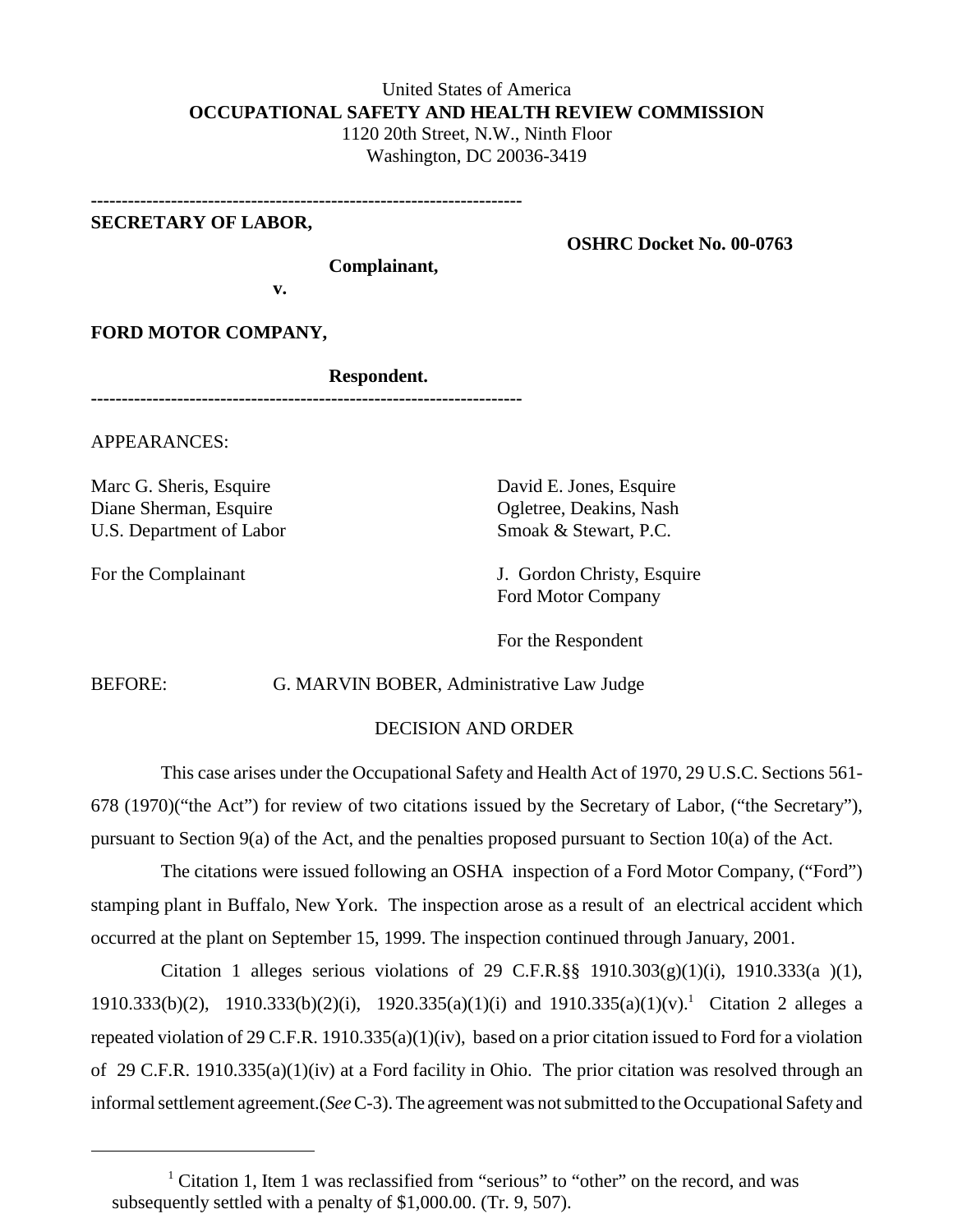Health Review Commission ("the Commission") for approval and therefore did not become a final order. (Tr. 501, C-3). Respondent's pleading admits that the Commission has jurisdiction over the case.

The trial was held from December 5, 2000 through December 7, 2000. Briefs were submitted on March 26, 2001, and the matter is now ready for disposition.

#### **Relevant Testimony**

Deborah Bateman, an electrical apprentice employed by Ford, sustained serious burn injuries while attempting to sever cables feeding through a junction box in the basement of the Ford Buffalo plant on September 15, 1999. She was working under the supervision of journeyman Charles Jordan at the time. Bateman testified that earlier that day, Maury Dole, their electrical leader, walked her to the junction box and told her that she and Jordan were to remove four wires from the junction box, because, as she told the OSHA compliance officer, ("CO") who inspected the job site following the accident, "it was in the way of the contractors." (Tr. 37, 42). Jordan testified that he understood the job involved removing cables that fed into the "soft-start" unit in the basement. (Tr. 73).

After assessing the job, Jordan obtained a ladder, ascended it, and cut two wires inside the box. He then directed Bateman to ascend the ladder and cut two more wires. Bateman cut one wire, but had difficulty accessing the second wire because the space in front of the box was tight, as a result of the existence of a "column" which would not allow the door of the junction box to open all the way. (Tr. 25).<sup>2</sup> Jordan told Bateman to brace her left arm on the box to gain leverage, which she did. Bateman received an electrical shock when she cut the second wire. (Tr.26- 29).

It is undisputed that neither Jordan nor Bateman used available electrical voltage testers, or "wiggies", to determine whether the cables they intended to sever were live before cutting the wires. (Tr. 37-38, 82). It is also undisputed these employees did not properly lock out all the energy flowing into the junction box. (Tr. 171). There is no evidence that either employee violated any safety rules or practices on any date before this accident. (Tr. 639-654).

The junction box contained cables feeding into press line #19, as well as cables feeding into press line #18. (Tr. 156). A caution sign located on the door to the box warned, "CAUTION! separate 460 V 3 phase 60 cycle incoming main feeder line wiring splice box. Wiring remains hot with press disconnect off." (C-8). According to Robert Ball, a former Ford safety engineer in the Buffalo plant, the sign indicates that there is more than one source feeding through the junction box. 3 (Tr. 285). While Jordan had placed a shop lock on the current leading to press line #18 the day before the accident, he did not lock

<sup>&</sup>lt;sup>2</sup> The "column" was later identified as a metal pipe, which ran parallel to and 21  $\frac{1}{2}$  inches from the face of the junction box. (Tr. 460-461).

<sup>&</sup>lt;sup>3</sup> Robert Ball is now in Ford's "Sic Sigma Program." He is not an electrician, and never performed any electrical work at the plant. (Tr. 235, 335).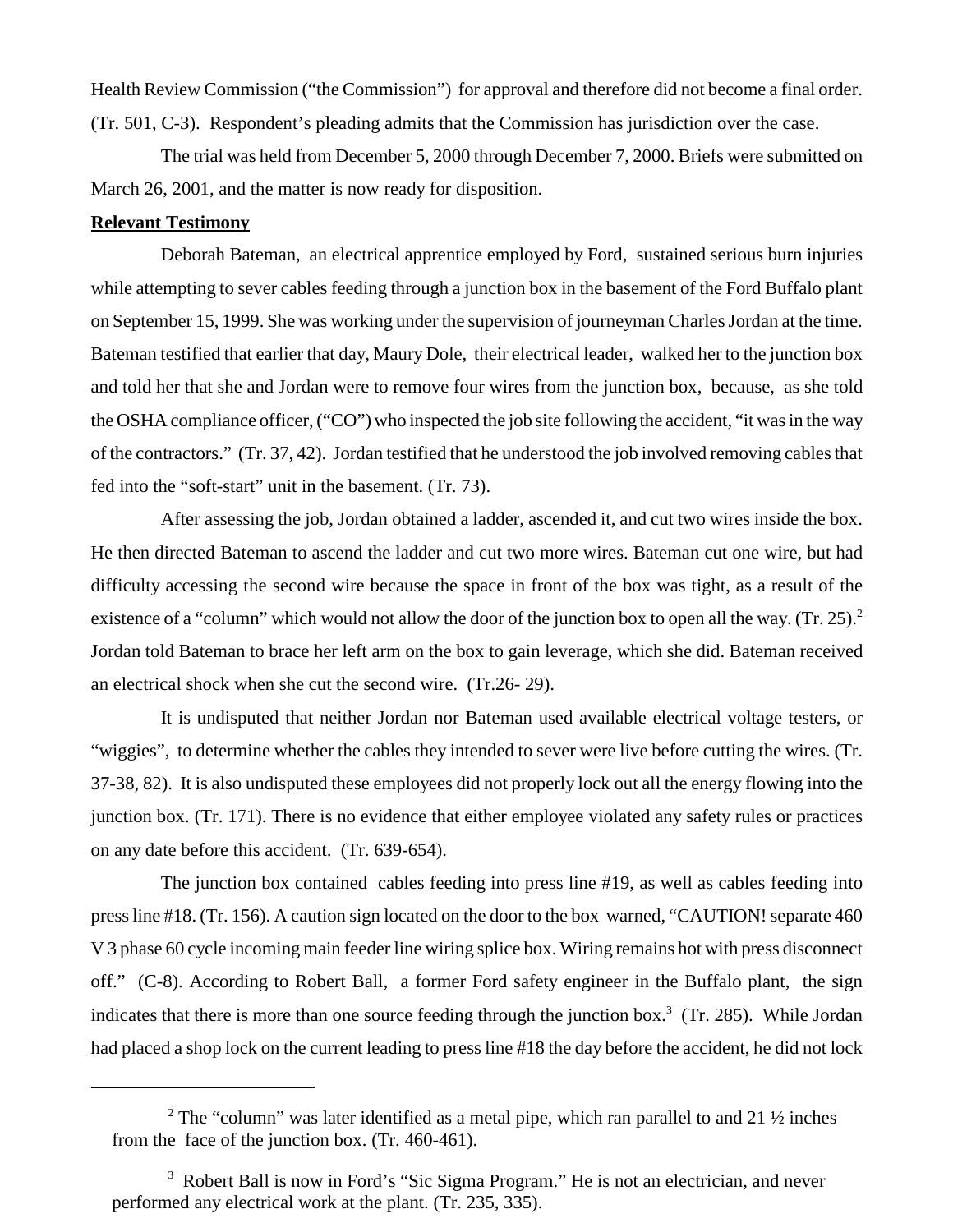out press line #19. (Tr. 75, 86). Both Dole and Michael Hayden, the plant engineering electrical supervisor, were aware prior to the accident that the two press lines were powered by the same bus and consequently, fed through the junction box. (Tr. 157, 160).

In contrast with Bateman's understanding of their instructions on the day of the accident, Dole testified that their assignment involved moving a conduit back to an " LB", or condolay, which was protruding from a junction box attached to the press. Dole testified that he did not intend for either Jordan or Bateman to do any work inside the junction box. (Tr. 122-123). Hayden testified in accordance with Dole in this regard. (Tr. 166-167)

At the time of the accident, Ford was in its third or fourth week of a construction project which included refurbishing the press line with new controls. Dole was the electrical leader for this project. (Tr. 149-150). The evidence demonstrates that two Ford employees were instructed to remove a soft start panel from line  $#18$  on the day prior to the accident.<sup>4</sup> (Tr. 59). According to one of these employees, the breakers for the line were locked out. Exposed, charged conductors were nonetheless present in the junction box leading to press line # 18, located in the basement. (Tr. 59-60). It is undisputed that these two employees advised Dole, who had given them the assignment, that they could not clear the wire out of the conduit because of the presence of live wires in the junction box. (Tr. 59-60)

The evidence establishes that Ford, in conjunction with members of the United Auto Workers union ("UAW") prepared, established and enforced safety rules and policies directed towards avoiding accidents resulting from a failure to lock out and/or tag out energy before servicing equipment. As is demonstrated below, Ford also provided extensive training in energy and power lockout and tagout safety practices to its employees, which included periodic refresher courses. Jordan and Batemen were both trained in these practices.

Even though Ford provides fire-retardant coveralls for its electricians, Ford does not require that its employees who work on electrical equipment containing under 600 volts wear them. Nor does Ford require that electricians who work on equipment containing less than 440 volts wear insulated gloves, face shields or nonconductive head gear. (Tr. 245-246, 744-745, 835) While Bateman was wearing safety glasses, nonconductive foot gear, and overalls she purchased herself, her overalls were not determined to be flame resistant or flame retardant, and she was not wearing a face shield, protective gloves, or nonconductive head gear. (Tr. 28, 46-48). During OSHA's investigation of this accident, two other Ford employees advised CO Upton that they performed troubleshooting operations without the protection of flame resistant coveralls, insulated gloves, face shields or nonconductive head gear. (Tr. 494-495, 499- 500).

<sup>4</sup> These employees were Anthony Fontana and Mark Swinarski.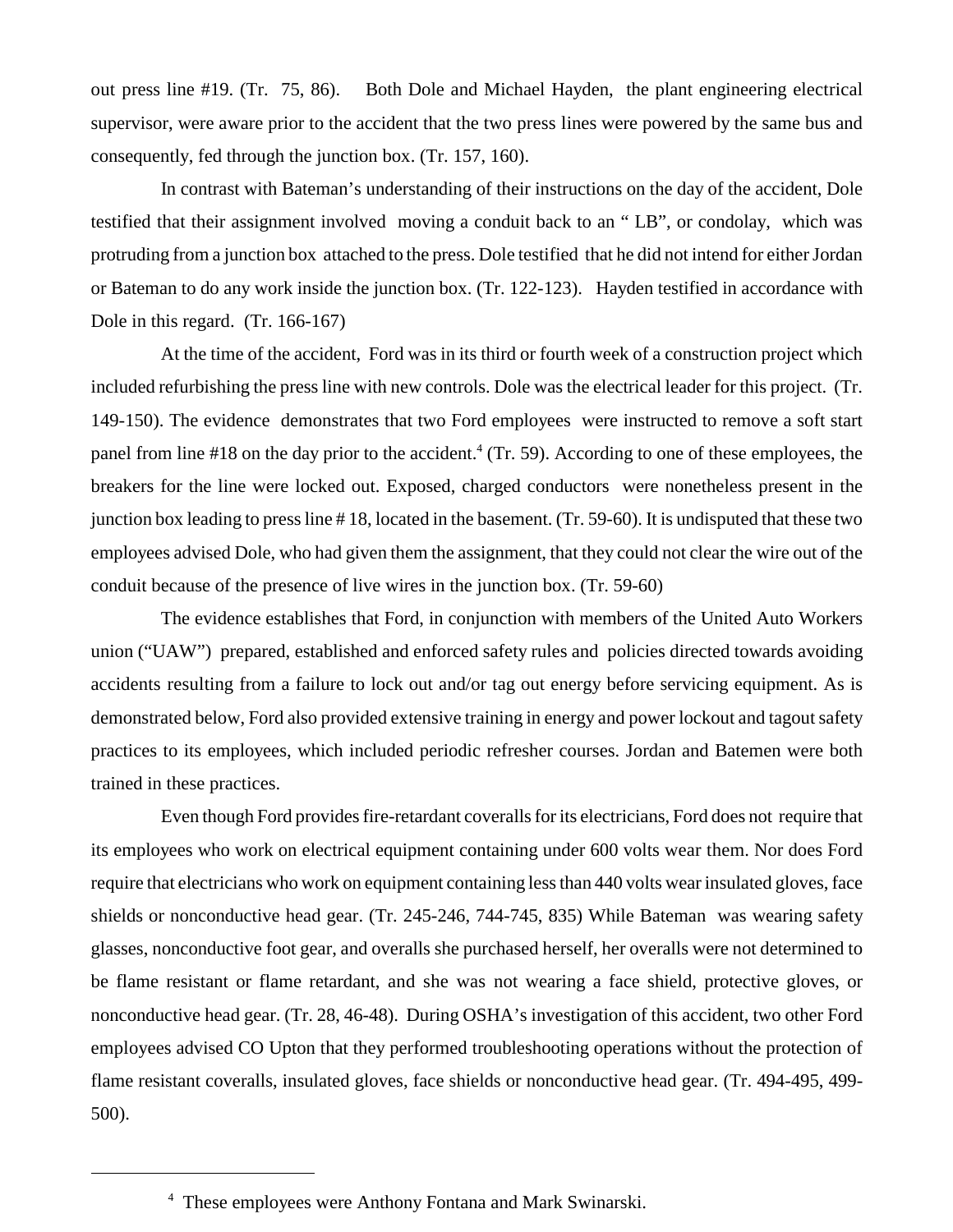#### **Evidentiary Issue Raised During the Trial**

During the trial, the Secretary attempted to introduce oral statements purportedly made to CO Upton by two Ford employees. The Secretary was allowed to make an offer of proof, following which the statements were excluded as hearsay. The Secretary was allowed to revisit the issues in her post trial brief. She has done so, and for the following reasons, I affirm my decision to exclude the proposed statements as hearsay.

Specifically, the Secretary sought to introduce a comment allegedly made by Bob Misztal, identified as an electrical supervisor, to the effect that "(Ford) waits for OSHA to point out electrical violations" (Tr. 914), and a comment made by Robert Ball to the effect that employees choose not to close doors, that they cannot be disciplined, and that he observed an employee committing an electrical violation. (Tr. 909-911). Misztal'S duties apparently included giving the assignments to Dole, who, in turn, gave the assignments to electricians. (Tr. 20-24). Misztal did not testify at trial and no reason for his absence was provided. However, the Secretary's offer of proof clarified that the Misztal statement did not involve, in part if not in whole, the citations at issue in this case. (Tr. 912-913). Ball, on the other hand, testified at trial and denied that he told CO Upton that it was not possible to effectively discipline electricians. (Tr. 260).

Federal Rule of Evidence  $801(d)(2)(D)$  provides, in pertinent part, that "A statement is not hearsay if ... (t)he statement is offered against a party and is...a statement by the party's agent or servant concerning a matter within the scope of the agency or employment, made during the existence of the relationship." *Id. See also Regina Constr. Co.* 15 BNA OSHC 1044, 1047-1048, (No. 87-1309, 1991)<sup>5</sup>. There is no evidence that Misztal, purportedly Bateman's indirect supervisor, was involved in the institution of safety programs or the establishment of Ford's disciplinary policies. Thus, the Secretary failed to establish that Misztal's statement was within the scope of the declarant's agency. Additionally, the record is not clear when either Misztal's or Ball's statements were made. The Secretary also failed, therefore, to establish that the statements were made during the existence of the agency relationship. Further, the statements contain the added evidentiary problem of questionable relevancy. There is no indication that the electrical violations Ball purportedly witnessed occurred after implementation of Ford's lockout/tagout safety program was instituted, or, indeed, whether they occurred at this plant, and as noted above, the Secretary did not establish that Misztal's statement was related to the electrical safety standards in this case.

The Secretary alternatively argues that if the statements are hearsay, they are nonetheless admissible under Fed. R. Evid. 803(8)(C), which allows for the admission of "Records, statements or data

<sup>&</sup>lt;sup>5</sup> Rule 71 of the Commission's Rules of Procedure, 29 C.F.R. 2200.71 makes the Federal Rules of Evidence applicable to Commission proceedings.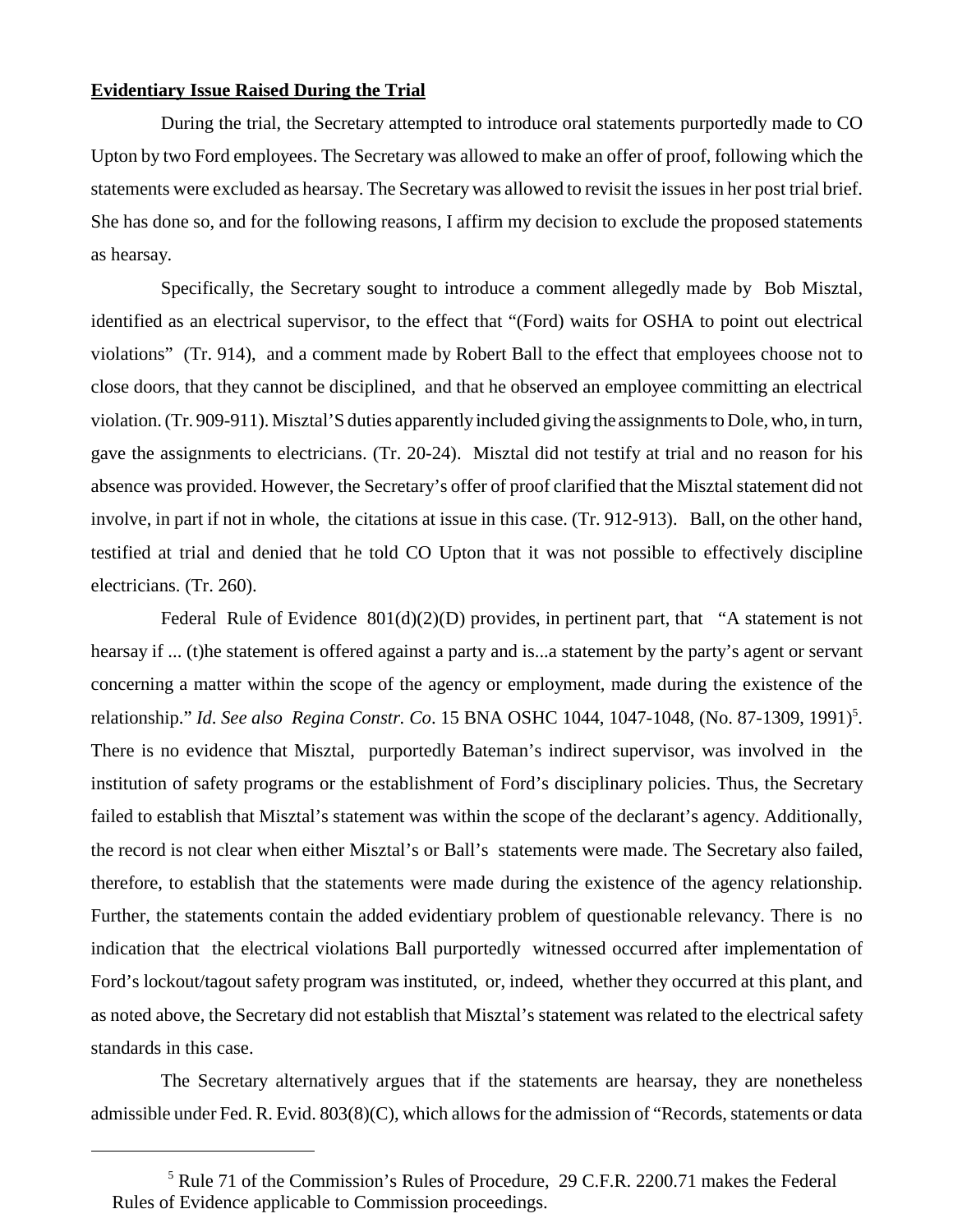compilations... of public offices or agencies, setting forth...in civil actions...factual findings resulting from an investigation made pursuant to authority granted by law, unless the sources of information or other circumstances indicate lack of trustworthiness." *Id.* It appears that the Secretary is attempting to use this rule to offer the purported declarations, under the argument that they were part and parcel of a government investigation. However, neither declarant is an employee of a public office or agency. In any event, I find that the proposed declarations lack sufficient indicia of credibility to warrant the use of this rule to admit what would otherwise be inadmissible.<sup>6</sup>

#### **The Secretary's Burden of Proof**

To prove a violation of an OSHA standard, the Secretary has the burden of establishing that "(1) the standard applies, (2), the employer violated the terms of the standard, (3) Respondent's employees had access to the violative condition, and (4) the employer had actual or constructive knowledge of the violative condition." *Gary Concrete Prod., Inc* 15 BNA OSHC 1051, 1052 (No. 86-1087, 1991).

### **Citation 1, Item 2**

This Item alleges a violation of 29 C.F.R.  $1910.303(g)(1)(i)$ , which provides that:

[The] dimension of the working space in the direction of access to live parts operating at 600 volts or less and likely to require examination, adjustment, servicing, or maintenance while alive may not be,...[closer than 3 feet, (or 2 feet 6 inches) for installations built prior to April 16, 1981].

The standard further provides that the " workspace may not be less than 30 inches wide in front of the electric equipment." The evidence demonstrates that there was a metal pipe within 21 inches of the front of the junction box Bateman was working on at the time of the accident. (Tr. 470-471). The junction box fed cables from one bus to two separate presses and contained exposed live wires.

At issue, however, is whether the junction box in question was likely to require examination, adjustment, servicing or maintenance, while alive. The testimony adduced at trial indicates that there were no circuit breakers or fuses that would require regular maintenance, examination, adjustment or servicing in the junction box. (Tr. 228, 830-831). Ford's safety specialist, Randy Smitt, testified that his postaccident inspection of the box revealed that the components were merely connection points. Once they are

 $6$  Even if the proposed statements were admitted, however, they would not change any portion of this decision. Neither purported statement is credible. There was no evidence that Misztal was involved in Ford's safety policy. Thus, his statement that Ford had a policy to not adopt a safety measure until cited by OSHA is suspect. Further, it flies in the face of the fact that Ford had an extensive safety program with no evidence that it was motivated by prior OSHA citations. Also, the statement purportedly made by Ball appears taken out of context in light of Ball's actual trial testimony. Ball did testify that electricians are disciplined less frequently than other employees for violating lockout, but he explained that electricians do not have to perform lockout on a repetitive basis, as do other trades. (Tr. 323-324).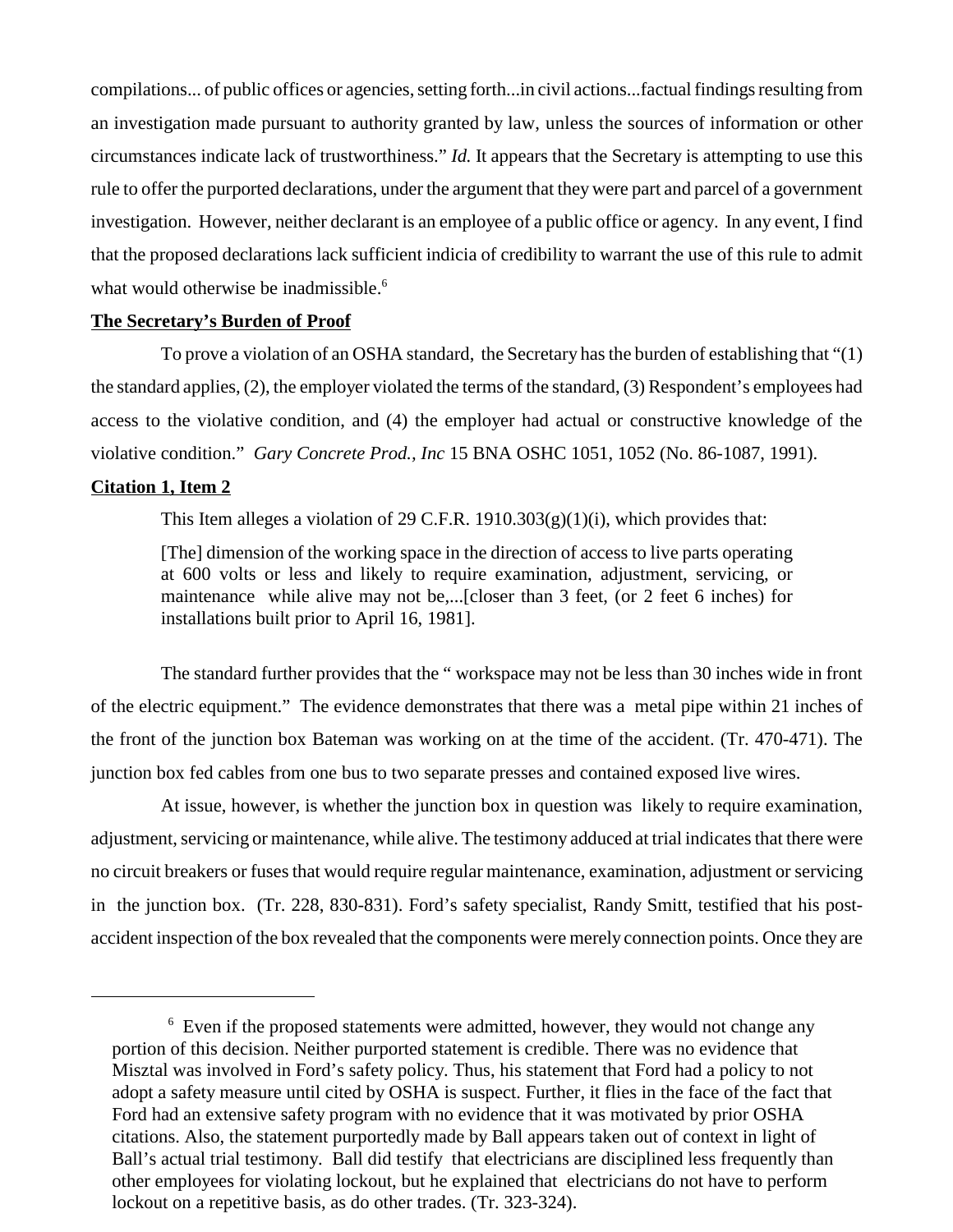hooked in, no additional work would normally be required, as contrasted with a circuit board or breaker, which requires periodic maintenance. (Tr. 682-683). The only foreseeable time the junction box would require servicing would be if, according to Dole, an infrared camera detected a problem. (Tr. 121). Even then, however, the Secretary failed to establish that the equipment in the box would require servicing while the current was live.

The only evidence on this issue was that, during a concurrent inspection, CO Upton noticed a loud noise and vibration in the area, which, in his view, indicated that a thread was likely to come loose. (Tr. 466-467). Whether this was related to activity within the junction box, does not indicate that it would be probable that the box, under ordinary circumstances, is likely to require examination, adjustment, servicing or maintenance, while alive. In any event, CO Upton did not open and inspect the junction box to determine whether a thread had indeed come loose. Thus, his statement is mere conjecture.<sup>7</sup>

The Secretary argues that the fact that Jordan and Bateman, and previously Swinarski and Fontana, "did work" in the box dictates a finding that the box was likely to require examination, adjustment, servicing or maintenance while alive. The Secretary also argues that the caution sign located on the outside of the box, indicates that the junction box would require service or maintenance. The Secretary's arguments are unpersuasive. The Secretary presented no proof that the box would require servicing while energized. Indeed, the sign provides information pertaining to the appropriate deenergization of the power running through the junction box so as to avoid the performance of any work while the currents were live. Further, Bateman and Jordan were *removing* the cables, just as Swinarski and Fontana were directed to remove electrical equipment. None of the four was conducting any of the delineated functions which would bring the facts under the ambit of the application of the standard. The Secretary has thus failed to establish that the standard applies, and this Item is vacated.

#### **Citation 1, Item 3**

This Item is based on an alleged violation of 29 C.F.R. 1910.333(a)(1), which requires that "Live parts to which an employee may be exposed shall be deenergized before the employee works on or near them, unless the employer can demonstrate that deenergizing introduces additional or increased hazards or is infeasible due to equipment design or operational limitations...." CO Upton testified that this item was issued because Ford employees Bateman and Jordan were exposed to live volts which were not deenergized. (Tr. 480). The standard applies, as employees were working near exposed, live currents. The standard was violated, because the lines were not deenergized, and Ford did not submit any evidence that deenergizing would have introduced additional or increased hazards. It is also clear that employees were exposed. It is not clear, however, that Ford had knowledge of the violation.

Further, CO Upton is not a licensed electrician with expertise to render such a diagnosis from a mere sound.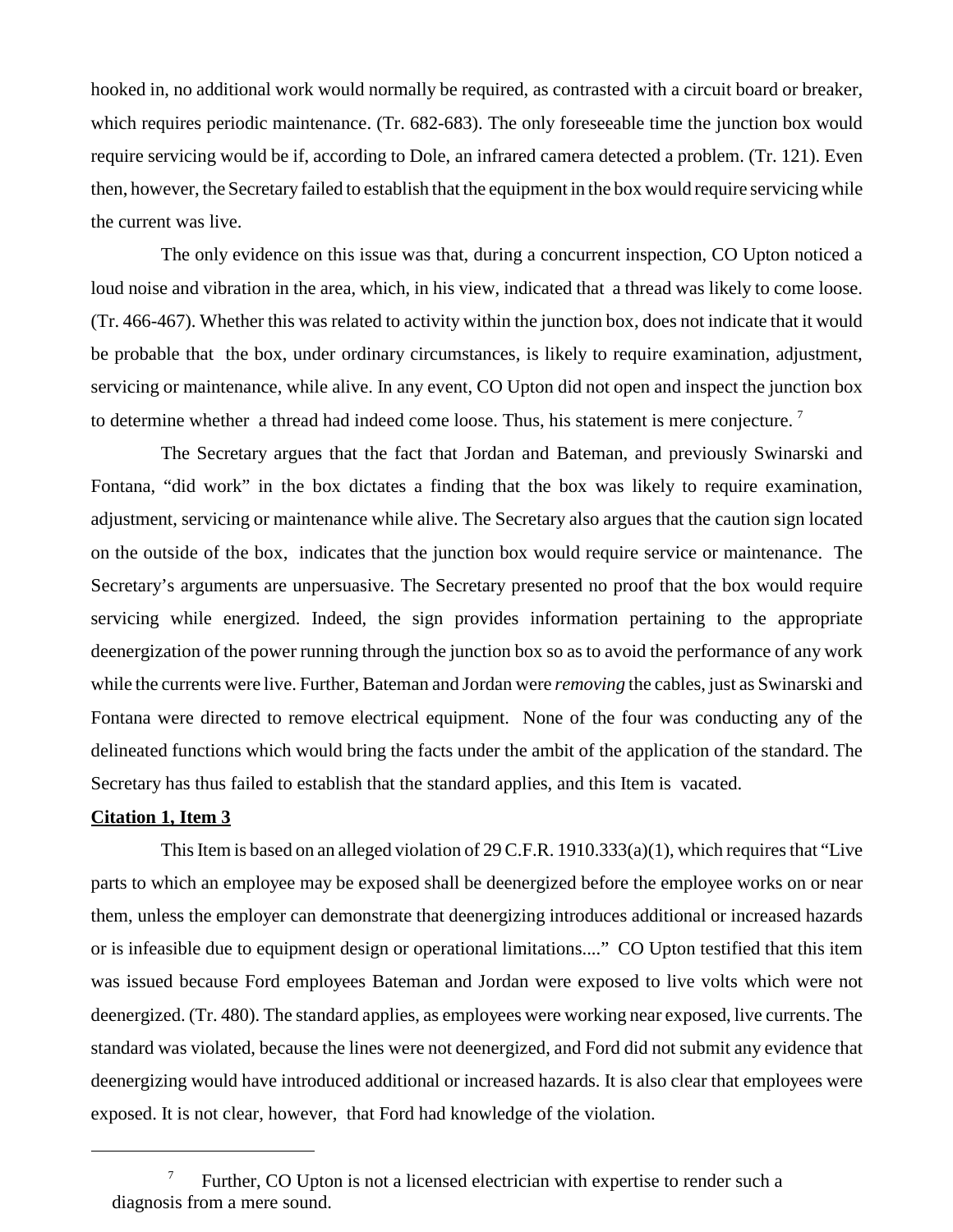Ford argues that it could not have known of the violation because Jordan and Batemen were not instructed to do any work inside the junction box. A discrepancy in testimony occurred with respect to the assignment given to Jordan and Bateman on the day of the accident. According to their supervisor, their assignment should not have involved any work within the junction box. Jordan and Bateman, however, understood that their assignment required that they cut the cables in the junction box. I listened to their testimony and observed their demeanor in this regard. Jordan specifically testified that the assignment involved removing the cables that fed into the old soft start in the basement, and thus involved opening the junction box and servicing the cables. I find Jordan's testimony in this regard convincing and credible. Further, it is clear that Ford intended to remove the cables; a line up document from the last shift on the day prior to the accident indicates that an eight hour release on the bus feeding line #18 was required. (Tr. 164, C-12). Additionally, the junction box was ultimately found gutted, with all the cables removed, shortly after the accident. (Tr. 916). Nonetheless, even assuming that Ford knew that Bateman and Jordan would be performing work on the interior of the junction box, and considering the undisputed fact that Ford was aware prior to the accident that live current was running through the junction box, (Tr. 212), there is still the issue of whether Ford knew, or should have known, that Jordan and Bateman would perform work on the interior of the junction box without first having deenergized the current running into the box. There is no evidence of actual knowledge of the facts of this violation. Nor is there evidence that, with reasonable diligence, Ford should have known of the violation. The hazard was transient in nature, and would have been discovered only if an inspection of the area containing the energy source or power to the junction box occurred during the few moments the employees were working at the box, and then, only if the inspector knew that Bateman and Jordan were conducting work on the junction box in the basement at that time.

Constructive knowledge may nonetheless be predicated on an employer's failure to establish an adequate program to promote compliance with safety standards. *New York State Elec. & Gas Corp*. 88 F.3d 98, (2d. Cir., 1996). In this case, the Second Circuit reversed a Commission decision which had affirmed a violation predicated on a single infraction of a respondent's safety rules. In doing so, the Second Circuit determined that, in these circumstances, Commission precedent holds that the burden of proof of showing a failure or inadequacy of a respondent's safety rules is part of the Secretary's case in chief. Under the Circuit Court's interpretation of commission precedent, the burden should not be shifted, in these circumstances, to the respondent to show the adequacy of its safety plan, and the matter was remanded for further determination of this and other issues. *Id*.<sup>8</sup> Following the guidance articulated by the Second

<sup>&</sup>lt;sup>8</sup> On remand, the Commission vacated the violation in light of the Second Circuit's admonition that it was not proper to impose a requirement for continuous, full-time monitoring of workers. The Commission determined that it was therefore not necessary to further articulate a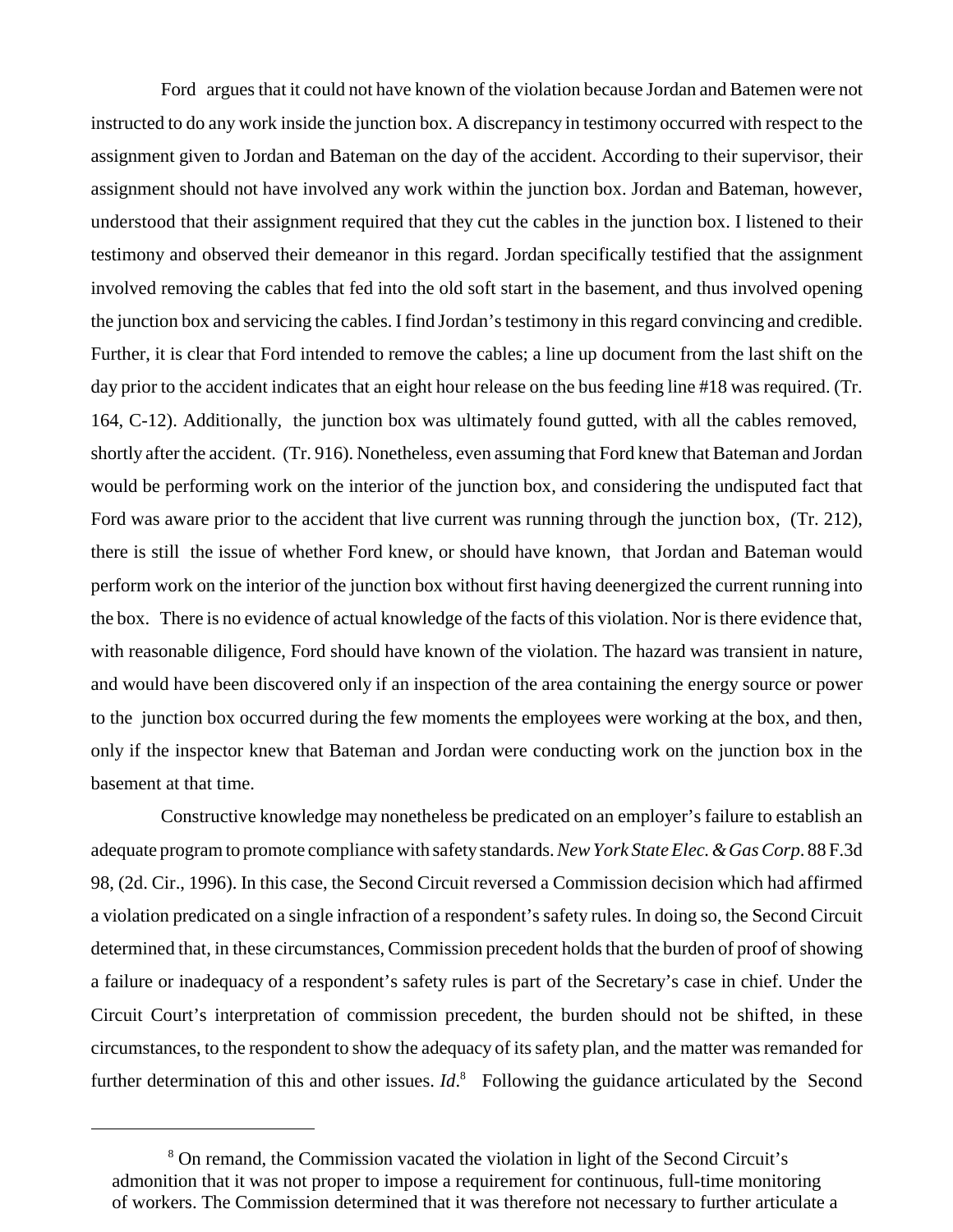Circuit, I address whether the Secretary has met her burden of showing the inadequacy of Ford's safety program.

The evidence demonstrates that Ford maintained an adequate safety program which includes lockout procedures clearly designed to prevent the exposure of employees to energized current. Ford's comprehensive training in energy control and power lockout was established through a national joint committee of Ford employees and union representatives, assisted by outside specialists. The rules are articulated in Ford's "GRASP" handbook (R-1), the Buffalo plant's "General Health and Safety Rules", (R-5), and in Ford's Bulletin 100, which is handed out to every employee who undergoes Ford's energy lockout training. (Tr. 705, C-22). These rules are also communicated to the employees during the extensive training Ford provides. Every employee receives training under the GRASP program, which addresses energy control and power lockout hazards. (Tr. 304). Additionally, apprentice electricians undergo Energy Control and Power Lockout ("ECPL") training, (Tr. 305-306), which is comprised of eight one-hour modules. (Tr. 295-296). During the ECPL training, a lockout participation manual, (R -8 ) is given to each employee, along with an ECPL Training Program Workbook. (Tr. 296-297, R-10). A pocket-size ECPL mini-manual is also given to employees to keep in their tool boxes for easy reference. (Tr. 297-298, 691-693, R-9). A refresher course is provided annually. (Tr. 206). Electricians also attend a course relating to safe practices in the "Danger Zone", when it is necessary to inspect live equipment. (Tr. 700-701). Ford's safety program also includes the issuance of "safety grams", which discuss specific instances of safety breaches, and are addressed during Ford's safety talks. (Tr. 706-707). The evidence thus demonstrates that Ford's training program, as it relates to lockout procedures, was adequate. Both Bateman and Jordan were trained in these procedures. (Tr. 29, 125, 180, 310, 312-314).

The evidence also demonstrates that Ford took reasonable steps to enforce its rules. Safety inspections and audits are conducted by Ford employees, union representatives, safety engineers and management. The audits include a safety and health assessment of Ford's various plants, during which the facilities are ranked and reviewed over a five-day period. A summary of the assessment report is left with the plant. (Tr. 710-718). In addition, Ford employs union health and safety representatives at the Buffalo plant. Louis Bracci, one such representative, testified that he spends a minimum of four half days a week on the plant floor checking job conditions and ensuring that employees are observing safe working practices. (Tr. 584 -588). Further, Hayden spends up to three hours a day walking the plant for safety violations, (Tr. 175), and, when he was a safety engineer at the plant, Ball spent a few hours every day walking the facility for the purpose of identifying and correcting safety violations. (Tr. 316-318). Ford's

rule of law regarding the burden of proof of knowledge. *New York State Elec. & Gas Corp.* 19 BNA OSHC 1227, 1231 (No. 91-2897, October 17, 2000).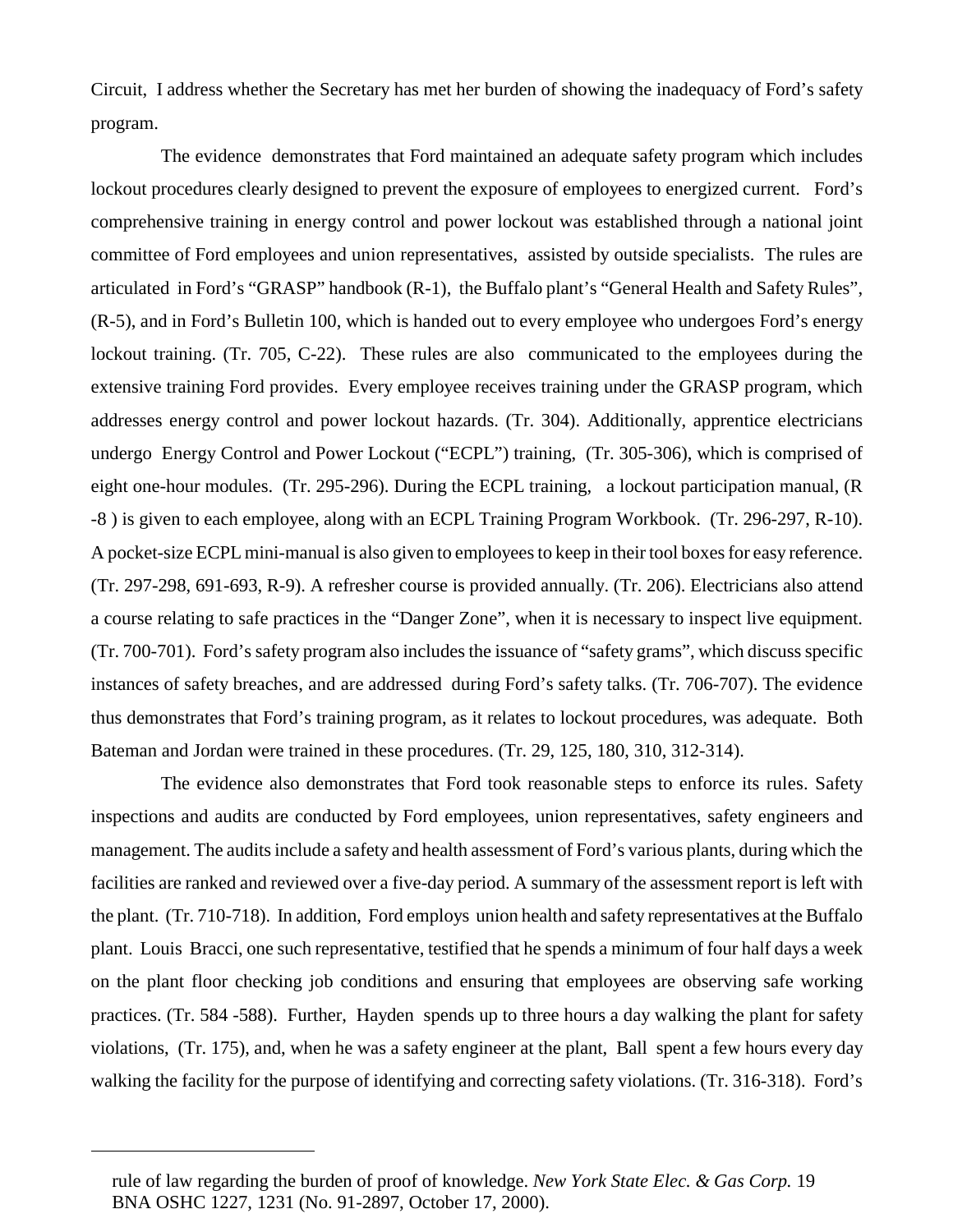team also conducts regular audits to ensure that the employees are observing safety rules. (Tr. 548-554, 562).

Ball testified that if an employee is observed violating lockout, his first action would be to try to rectify the problem, by educating and training the employee, and if necessary, recommending discipline. (Tr. 263). In the latter case, Ball presents the problem to management to press charges or allege a wrong, and to request that the labor relations department conduct a hearing to determine proper discipline. (Tr. 263). Jordan was suspended without pay for thirty days after the accident in this case. (Tr. 868). Moreover, Ford presented evidence of both salaried workers and union employees who were disciplined for violating lockout procedures, (Tr. 862-863), and the Secretary did not rebut this evidence.

The Secretary argues that Ford did not enforce compliance with its rules because Ford did not discipline electricians who were caught violating lockout procedures. I find the Secretary's argument unpersuasive. The Secretary failed to identify any electrician employed by Ford who was known to have violated electrical lockout, other than Jordan. The only arguable evidence in this regard came from Bateman, who testified that she had seen a journeyman and an apprentice working on a job without having locked out. (Tr. 32). However, Bateman apparently did not report the incident to Ford, and the Secretary submitted no evidence that Ford had any notice of this alleged violation of lockout procedures. Consequently, I find that the Secretary failed to establish her burden of proving knowledge of the violation. <sup>9</sup> This Item is therefore vacated.

#### **Citation 1, Item 4**

This Item alleges a violation of 29 C.F.R. 1910.333(b)(2). This standard provides that "While any employee is exposed to contact with parts of fixed electric equipment or circuits which have been deenergized, the circuits energizing the parts shall be locked out or tagged or both in accordance with the requirements of this paragraph...." The standard thus requires that both a lock and tag be placed on the disconnecting means, and the lock must also be attached so as to prevent operating the disconnecting means without undue force or the use of tools. *See* 29 C.F.R.1910.333(b)(2)(D)(ii). In addition, each tag must contain a statement prohibiting unauthorized operation of the disconnecting means and removal of the tag. *See* 29 C.F.R. 1910.333(b)(2)(B).

The Secretary met her burden of establishing that the standard applies, that employees had access to the hazardous condition, and that a violation occurred. Jordan cut two deenergized cables, and Bateman cut one deenergized cable, before Bateman started to sever a live cable. These two employees were thus

<sup>&</sup>lt;sup>9</sup> Even if the Secretary had met her burden in this regard, Ford presented competent evidence that the violations were caused by the unpreventable misconduct of Jordan and Bateman. Ford established work rules designed to prevent the violations, adequately communicated those work rules to its employees, took reasonable steps to discover violations of those work rules, and effectively enforced those work rules when they were violated.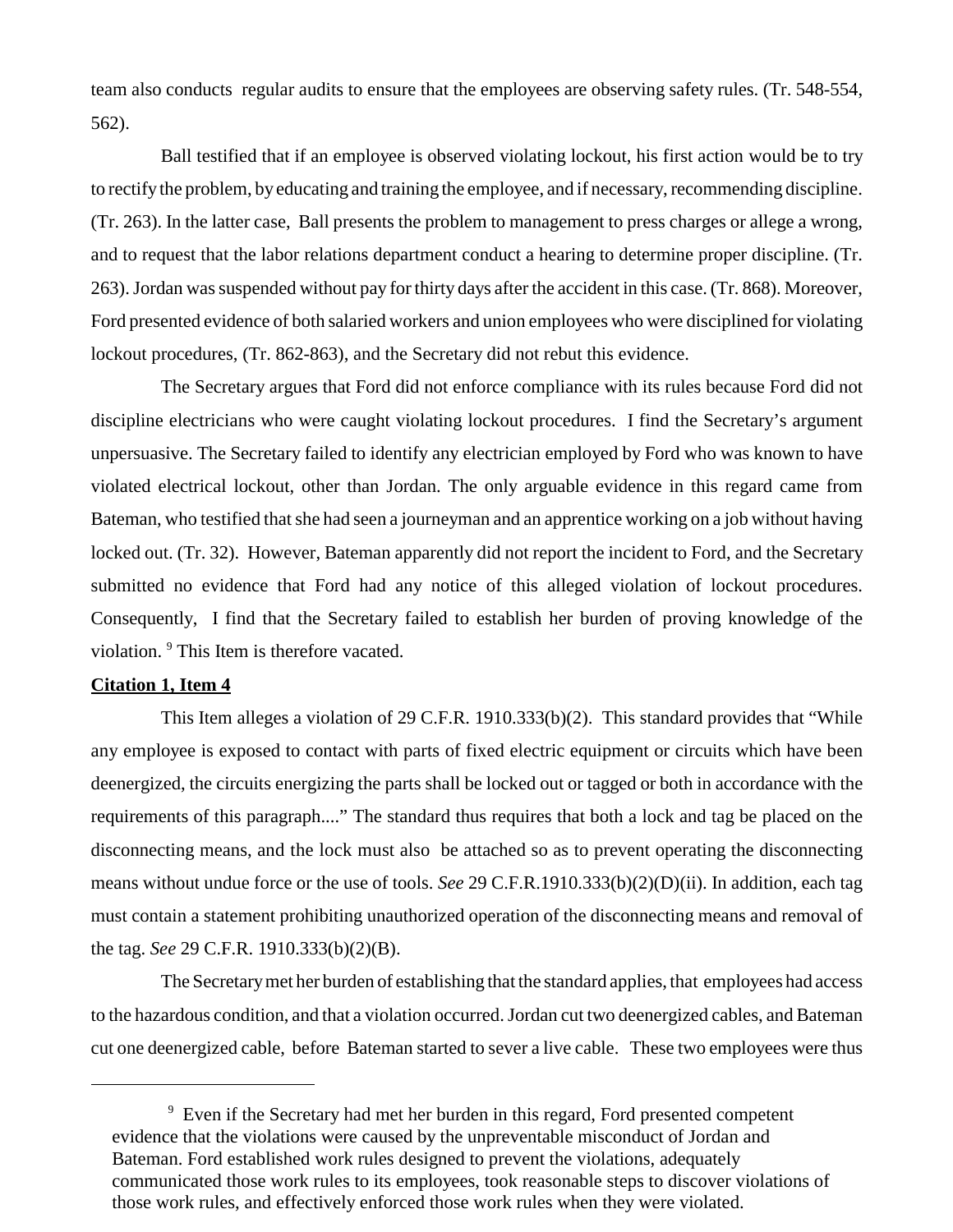exposed to deenergized circuits. It is clear that the energy source to which Jordan attached a shop lock was not deenergized in accordance with the standard, as no tag was attached. The key to the shop lock was located on a clearly marked board in the electrical shop, so any electrician could obtain the key and energize the source. Because Jordan did not attach a tag, there was no indication that an employee would be exposed if the source were energized at that point in time. (Tr. 489-490).

As with Item 3, however, the Secretary failed to meet her burden of establishing knowledge that these employees would fail to properly attach an appropriately identified tag to the shop lock at the energy source. The evidence demonstrates that Ford established and enforced safety and work rules designed to prevent this type of violation. R-1, the basic GRASP handbook, in instructing employees in the ECPL program, specificallydirects employees to use both a safety padlock and a personalized "danger tag". (R-1, p. 26). Similarly, the ECPL Training Program manual directs that electricians who employ lockout procedures ensure that their own tags are attached to the lockout device. (R-8, p. 123). As is discussed above, Ford took adequate steps to communicate its energy control and power lockout rules to its employees and trained Bateman and Jordan in these practices. I also believe that Ford took reasonable steps to discover violations. Furthermore, the testimony is clear that Ford took effective measures to enforce its energy power and lockout rules, when violated. This violation occurred because of a single instance of the failure of two employees to follow Ford's safety program.<sup>10</sup> This item is vacated.

#### **Citation 1, Item 5**

This Item alleges a violation of 29 C.F.R. 1910.333(b)(2)(i), which requires that the employer maintain a written program containing the procedures outlined in paragraph (D)(2) of that section. CO Upton recommended this Item because the two documents identified as Ford's written ECPL program (R-8 and C-22) do not expressly direct employees to test to ensure that there is no unrelated voltage back feed or induced voltage after locking out the system. CO Upton testified that Ford's written program was inadequate in that it did not specifically state that electricians must retest their voltage testing equipment after using them on equipment containing voltages in excess of 600 volts. (Tr. 491-493). He also testified that this Item was serious because a serious accident could occur when the safety plan fails to expressly identify these hazards. (Tr. 492-494).

It is true that Ford's program does not state that employees must test specifically for unrelated voltage back feed or induced voltage. The written plan does, however, require that employees trace the current to its source, to ensure that the appropriate source is disconnected, and test to ensure that there is

<sup>&</sup>lt;sup>10</sup> As noted *supra*, even if the Secretary had established knowledge, the Item would be vacated because Ford met its burden of showing that the violation was the result of the unpreventable and unforeseeable misconduct of two employees, whose work records were previously clean of safety violations.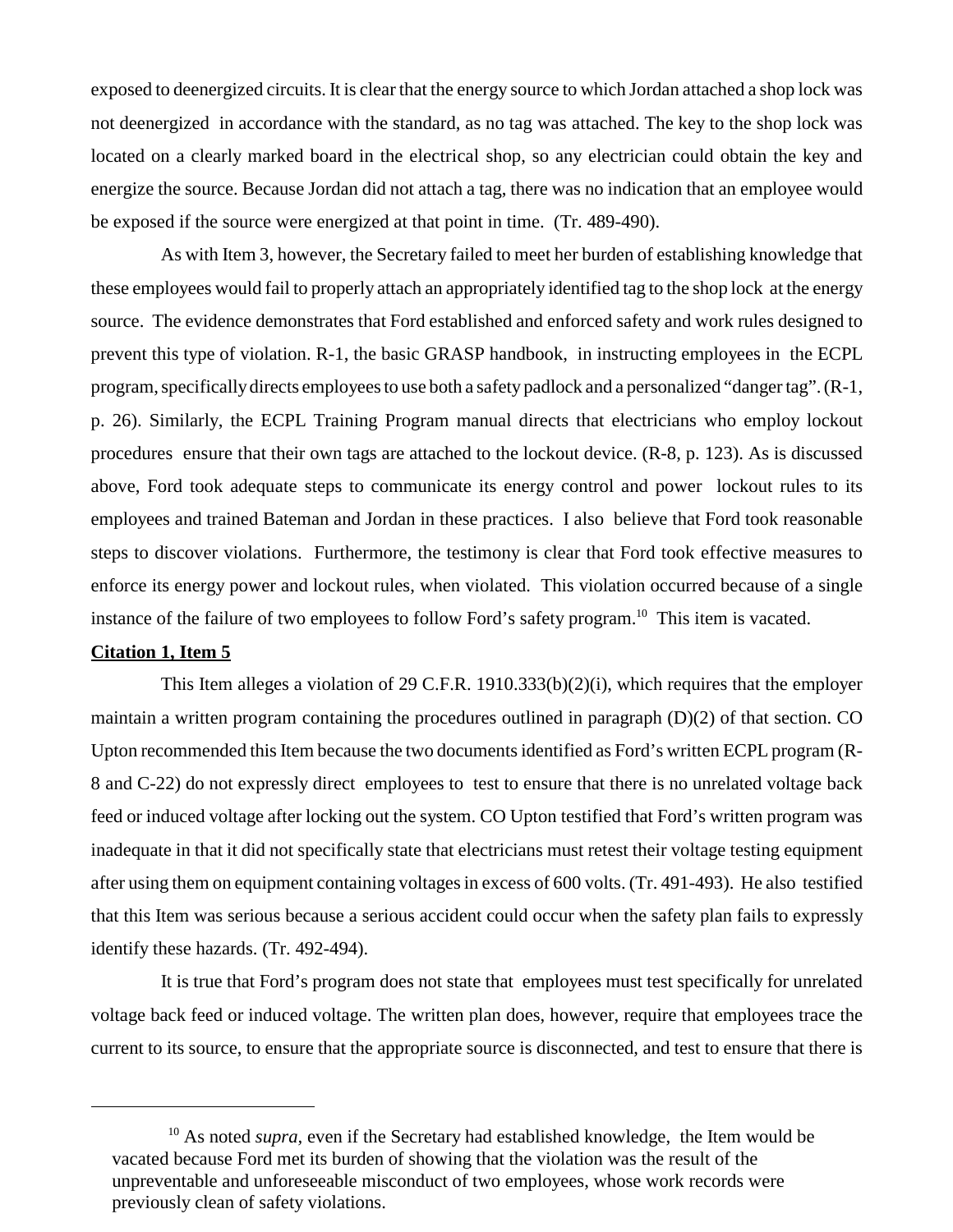no energy still present or running through the cables or equipment prior to commencing work. (R-8, pp.107, 143, 162, 150). Additionally, the ECPL manual directs that employees check to ensure that the machine they are working on is unaffected by adjacent and associated machinery (Tr. 687-688, R-8, pp 99-100), and the accompanying workbook tests employees on their knowledge regarding the necessity of determining whether adjacent machinery also needs to be locked out. (Tr. 695, R-10, p. 11). Similarly, Ford's plan does not direct employees to retest their voltage testing equipment after using it on equipment containing voltages in excess of 600 volts, but it does direct employees to check their safety equipment before using it. (R-8, p. 176).

Based on the foregoing, the Secretary has met her burden of showing a violation of the literal terms of the standard. However, Ford's program alleviated any danger of resultant injury. In directing that employees retest equipment after lockout and before work, to ensure that there are no existing currents, the program as written eliminates the hazard. In testing for any current, an employee would discover the presence of induced voltage or back feed, especially if the employee is sensitive to the dangers of stored energy and the effects of adjacent and associated machinery on the equipment at hand. Similarly, checking voltage testing equipment prior to use would identify whether the equipment is working, just as would testing it immediately after using it on equipment containing in excess of 600 volts. Thus, the relationship between the violation and occupational safety is not such that a consequence of the violation would be death or a serious injury. The violation is affirmed, but reclassified as non-serious, and no penalty is assessed.

## **Citation 1, Items 6 and 7**

Item 6 alleges a violation of 29 C.F.R. 1910.335(a)(1)(i), and Item 7 alleges a violation of 29 C.F.R. 1910.335(a)(1)(v). <sup>11</sup> The Secretary contends that Ford violated 29 C.F.R. 1910.335(a)(1)(i) because Ford did not provide or require that its electricians wear appropriate flame-resistant or retardant personal protection, specifically, flame-resistant coveralls and insulated gloves. The Secretary further contends that 29 C.F.R. 1910.335(a)(1)(v) was violated because Ford did not provide or require that its electricians wear appropriate face protection, to protect the face and eyes. In this regard, the Secretary asserts that full face shields should have been provided and required.

Both Items refer to the accident of September 15, 1999. It is undisputed that Bateman and Jordan were not wearing flame resistant coveralls or protective gloves that day, and it is clear that they

<sup>&</sup>lt;sup>11</sup> 29 C.F.R. 1910.335(a)(1)(i) requires that "Employees working in areas where there are potential electrical hazards shall be provided with, and shall use, electrical protective equipment that is appropriate for the specific parts of the body to be protected and for the work to be performed." 29 C.F.R. 1910.335(a)(1)(v) directs that "Employees shall wear protective equipment for the eyes or face wherever there is a danger of injury to the eyes or face from electric arcs or flashes from flying objects resulting from electrical explosion."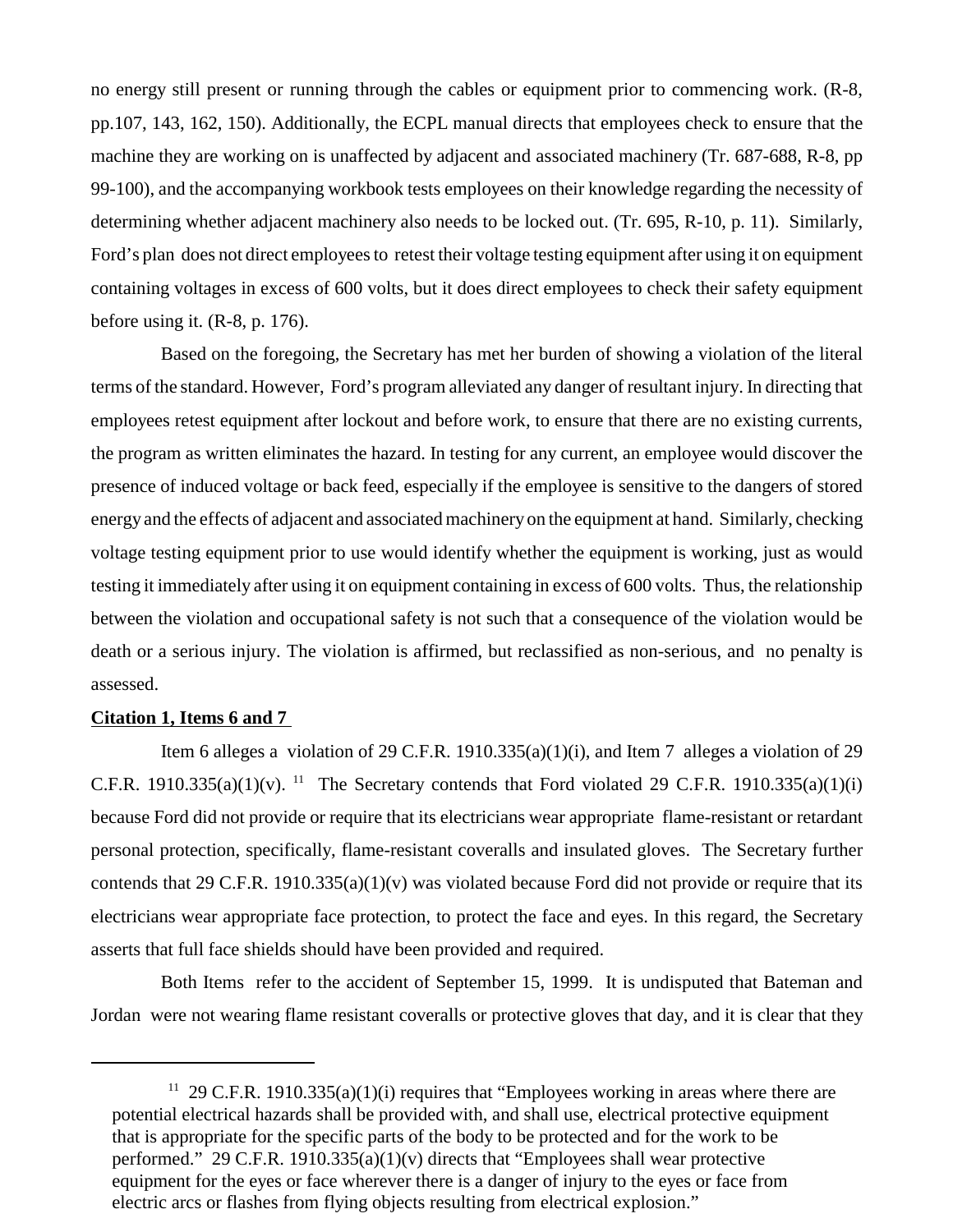were both exposed to live wires. There is no evidence that either was wearing a face shield, although Bateman was wearing safety glasses. In addition, CO Upton testified that two other employees were exposed to live wires while not wearing face protection, gloves or flame-resistant coveralls. Specifically, Ford employees Fontana and Swinarski reported that they performed electrical work involving troubleshooting live wires on January 13, 2000 and January 12, 2000, respectively, without wearing the required personal protective gear. Both employees told CO Upton that their hands came within six inches of the exposed, live parts. (Tr. 496-499).

Bernie Ruffenach testified for the Secretary in regard to these Items.<sup>12</sup> He reported that an electrical burn or even death can occur within one foot of equipment containing a 480-volt current. (Tr. 371). Even when an employee has performed lockout procedures, Ruffenach testified, hazards are present. The lockout could fail, another employee could violate lockout, or the employee could become exposed to nearby live wires. (Tr. 392-392). While troubleshooting, the danger of injury is more pronounced, as even a careful employee may accidentally drop a tool or part. The insulation on the "wiggie" could break down, or the employee could brush a body part close to a live wire or experience an internal short circuit. (Tr. 390).

To protect against shock and arc flash at 440 volts, Ruffenach opined that employees with the potential for exposure to live electrical parts should not wear "melt fabrics" such as polyester, nylon, acetate or rayon. Additionally, the outer level of clothing should be flame resistant. Flame-resistant coveralls are readily available, and are accepted in the industry. (Tr. 376-377) For hand protection, electrically insulated gloves are similarly available and will not interfere with dexterity. (Tr. 377- 378). Mr. Ruffenach testified that he has seen electrically insulated gloves worn by electricians in plants all across the country. (Tr. 379).

The record shows that Ford's electricians wear their "normal plan protection", which consists only of safety glasses and ear plugs. (Tr. 161-162). Insulated gloves are not required to be worn by electricians when working on equipment containing 440 volts. (Tr. 249, 161-162). While Ford does provide some coveralls for electricians, it does not require that electricians wear them.<sup>13</sup> (Tr. 244-246). Ford provides, but does not require, rubber mats, rubber gloves, sleevelets, and rubber boots. (Tr. 248- 249).

 $12$  Bernie Ruffenach is a self-employed safety consultant, whose clientele includes 3M, Coke Refinery, and Lockheed-Martin, among others. A licensed electrician, he also works as an electrical inspector to ensure NEC compliance. He has a Masters Electrician's license, and teaches at Dunwhitty Institute. (Tr. 362-365).

<sup>&</sup>lt;sup>13</sup> Bateman testified that she purchased and wore her own coveralls because she could not locate coveralls provided by Ford in her size (Tr. 28).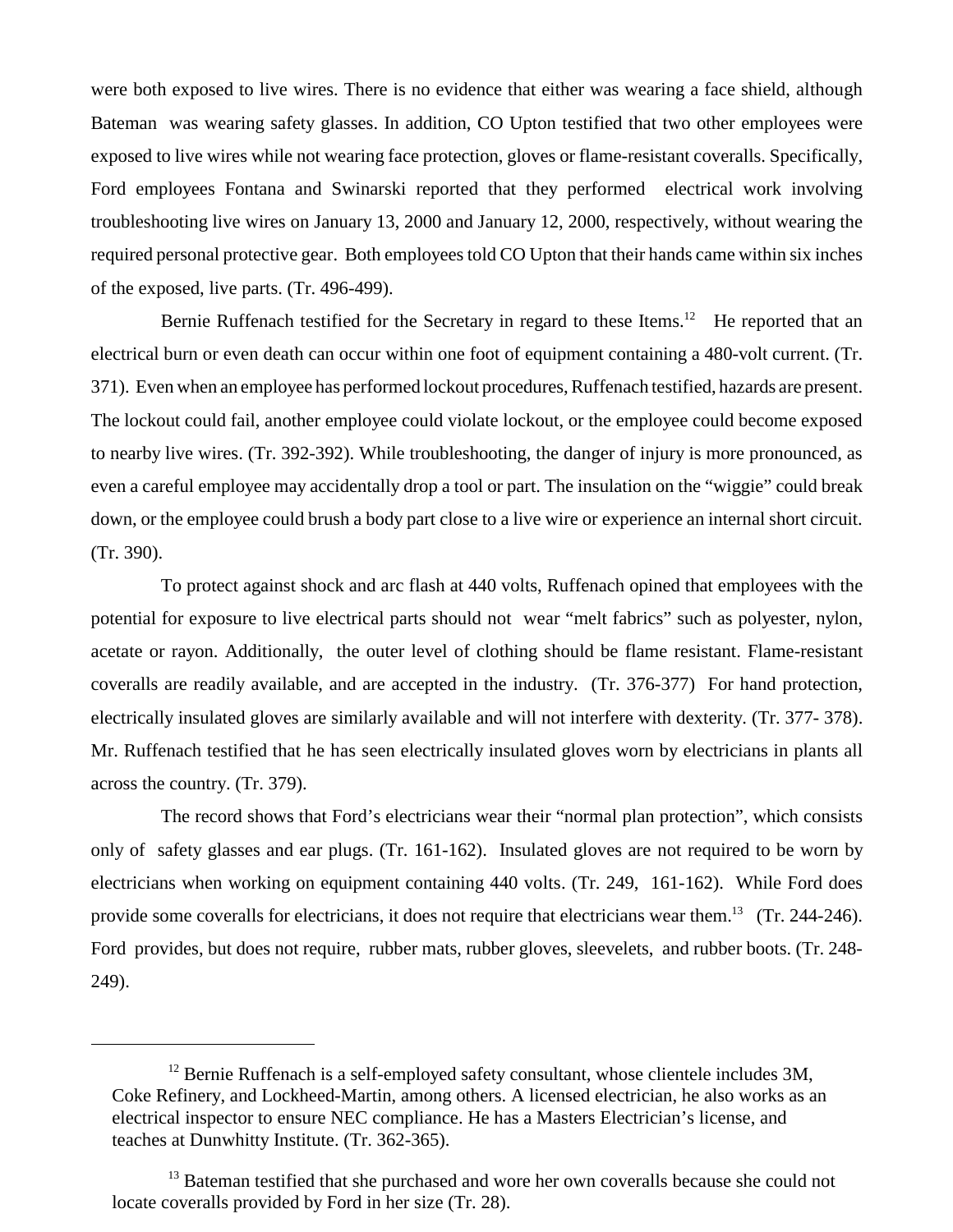The evidence demonstrates that the standards apply and were violated. With respect to Item 6, Ruffenach's testimony supports the finding that a potential for an electrical hazard exists, even if all lockout and retesting procedures are followed. Lockout may be violated, and there is always the potential for an improper lock out, such as occurred on September 15, 1999. Ruffenach's testimony also establishes that gloves and coveralls are proper protective equipment for the protecton of those parts of the body exposed, and appropriate for the work to be performed. With respect to Item 7, Ruffenach's testimony shows that the named electricians were exposed to the danger of serious facial injuries from electric arcs or flashes from flying objects caused by electrical explosions. None of the four named electricians was wearing flame-resistant coveralls, insulated gloves, or face shields, and Ford conceded that it does not require its electricians working on equipment of up to 440 volts to wear any such personal protection. Furthermore, Ford had no plan or program for providing personal protective equipment to its electricians. Ford either knew or should have known, therefore, that its electricians, especially those performing troubleshooting, would be exposed to live wires without appropriate personal protection. I therefore find that the Secretary has met her burden of establishing a violation of this standard.

Ford argues that its duties under the standards require only that it establish a "hierarchy" of controls. Specifically, Ford urges that if the danger can be eliminated by use of engineering and administrative controls, then there is no requirement to provide personal protection. Melissa Thayer, an engineer with a background in industrial safety, testified that no hazard is presented if the employee properly follows safe ECPL procedures and uses a voltage tester when diagnosing live wires. Ford also refers to prior Commission precedent to the effect that personal protection should not take the place of engineering and administrative controls.<sup>14</sup> I find Ford's argument unpersuasive. That personal protection should not take the place of appropriate engineering and administrative controls does not mean that appropriate and feasible personal protection may be completely disregarded merely because administrative and engineering controls are instituted. Ruffenach's testimony establishes that a danger of injury exists even if all administrative and engineering safety controls are performed. Administrative and engineering controls may fail, as occurred on September 15, 1999. Other employees may violate lockout procedures. The protective equipment contemplated by the cited standards is easily obtained and used and provides protection from these hazards.<sup>15</sup> These Citation Items are therefore affirmed.

CO Upton classified these Items as serious, because of the serious injuries that can result when an employee is not protected by proper protection and electrical arcing or flashes occur. (Tr. 498-500). A

<sup>&</sup>lt;sup>14</sup> Ford cites *J.A. Jones Constr. Co.* 15 BNA OSHC, 2201 (No. 87-2059, 1993), for this proposition.

<sup>&</sup>lt;sup>15</sup> To the extent that the testimony of Ford's witness Thayer is in contradiction with Ruffenach's testimony, I find Ruffenach's testimony more credible.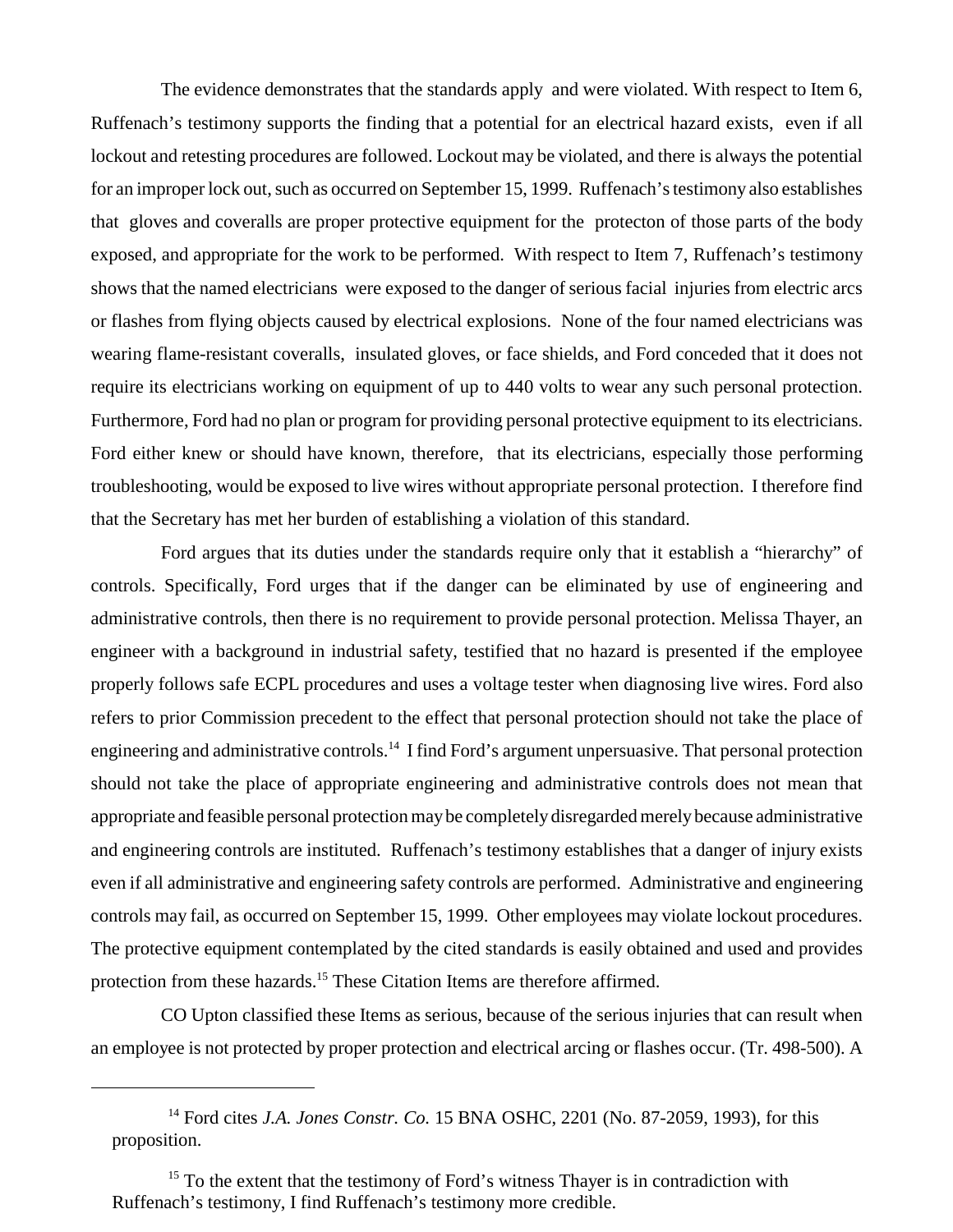penalty of \$5,000 was proposed for each item. With respect to Item 6, I find that the proposed penalty is appropriate given the complete failure to address personal protection concerns in Ford's safety program, and the likelihood of serious injury or death. With respect to Item 7, however, it is clear that protective glasses were provided or required, and Bateman was wearing glasses on the day of her incident. Given this partial compliance, I conclude that a penalty of \$4,000 is appropriate for Item 7.

#### **Citation 2, Item 1**

This Item, classified as repeated, also alleges a failure to provide appropriate personal protection to electricians who perform work on electrical equipment. Specifically, Ford is charged with a failure to provide nonconductive head protection to its employees, in violation of 29 C.F.R. 1910.335(a)(1)(iv), wich requires that "(e)mployees shall wear nonconductive head protection wherever there is a danger of head injury from electric shock or burns due to contact with exposed energized parts." In support of this Item, the Secretary identifies the same instances set out in Citation 1, Items 6 and 7. There is no dispute that Bateman and Jordan were not wearing nonconductive head gear while working on the junction box on September 15, 1999. It also is undisputed that both were exposed to energized parts. According to CO Upton's testimony, Ford employees Swinarski and Fontana reported that they perform troubleshooting on live wires, without the protection of nonconductive head gear, and specifically did so on January 12 and January 13, 2000.

Ford does not argue that it provided nonconductive head gear to its electricians who perform work on electrical equipment. Rather, Ford argues that there is no exposure to energized parts if its employees perform appropriate lockout procedures. With respect to situations when it is necessary for electricians to perform diagnostic work on live wires, called troubleshooting, Ford argues that its electricians are not exposed because they work only with insulated electrical testers. As with Citation 1, Items 6 and 7, however, I find that Ruffenach established that there is a potential for exposure even if lockout procedures are followed. If Ford's argument were accepted, there would be no circumstance in which an employee would ever be exposed to energized parts, and the standard would be meaningless. Further, it is in the nature of troubleshooting that electricians are exposed to live or energized parts. The standard applies, it was violated, and employees were exposed to the hazard. I also find that Ford knew or should have known that its employees would be exposed to live electrical parts without the protection of nonconductive head gear, particularly as it was previously cited for a violation of this standard. The Secretary met her burden of establishing a violation of this standard.

The Secretary has not, however, established that this Item is properly classified as repeated. To establish that a violation is repeated, the Secretary must show that there was a final Commission order against the same employer on a substantially similar violation at the time of the alleged repeated violation. *Potlach Corp*. 7 BNA OSHC 1061, 1064 (No. 16183, 1979). Thus, where a settlement agreement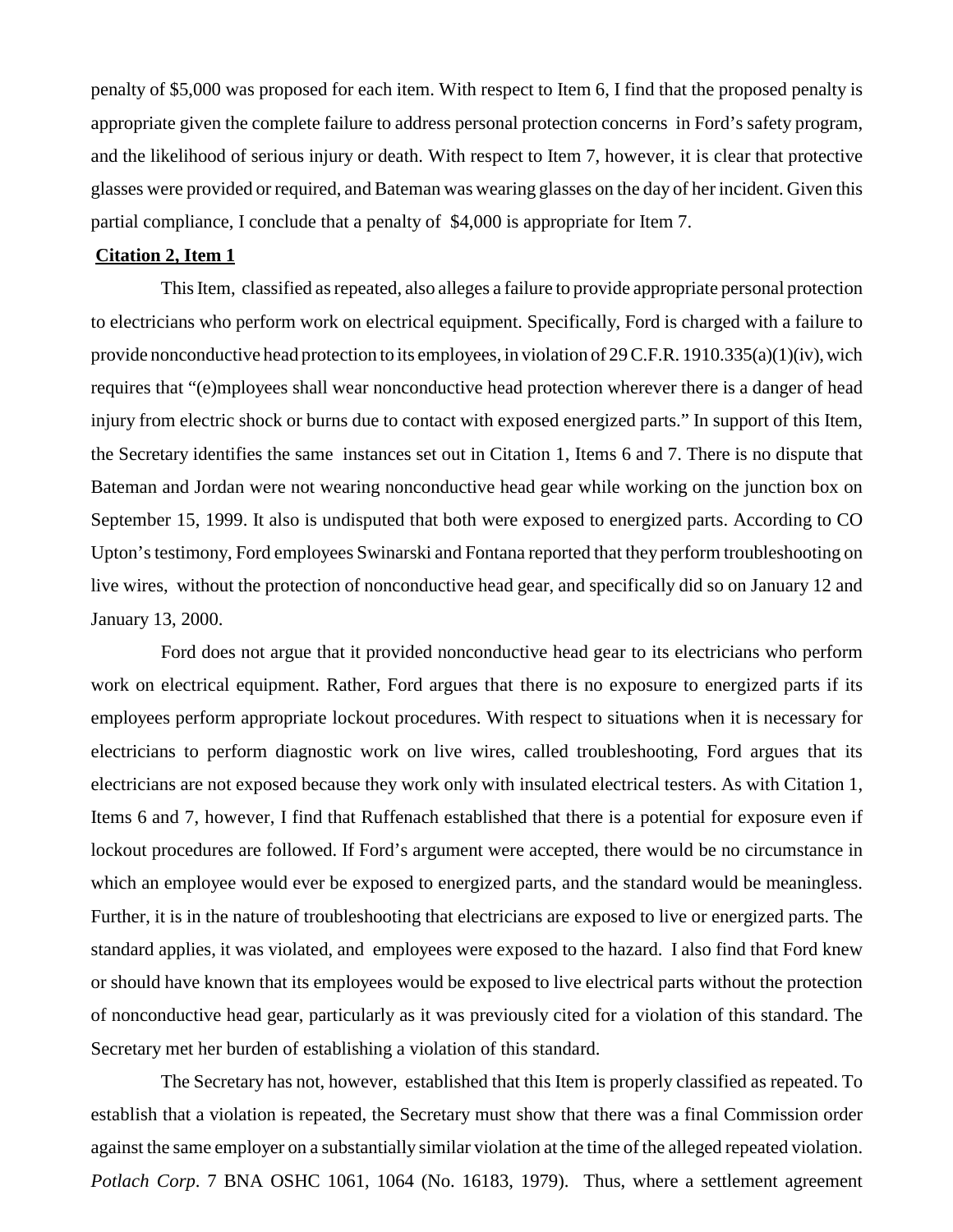submitted to an administrative law judge for approval did not become a final order until the first day of the inspection which resulted in the issuance of the alleged repeated citation, there was no "prior order", and the classification of the citation as repeated was improper. *Dic-Underhill* 8 BNA OSHC 2223 (No. 10798, 1980). It is undisputed that Ford was previously cited for a violation of this standard and that the citation was disposed of through an informal settlement agreement. (C-3, pp. 3 - 5). Regardless, the Secretary failed to establish that the agreement was submitted to the Commission for approval. There is therefore no evidence of a final order establishing a violation of the standard, and this Item is not properly classified as repeated.16

The record in this case clearly shows that employees exposed to live wires are exposed to serious or injury or death, without the protective head gear. This Item is therefore affirmed as serious. Based on the high gravity of the condition, I conclude that a penalty of \$5,000 is appropriate.

### *ORDER*

Based on the foregoing decision, the Citation Items are disposed of and the penalties are assessed, as follows:

| <b>Citation Violation</b><br><b>Item</b> |                                     | <b>Disposition</b> | <b>Classification</b> | <b>Penalty</b> |
|------------------------------------------|-------------------------------------|--------------------|-----------------------|----------------|
| Citation 1<br>Item 2                     | 29 C.F.R. 1910.303(g)(1)(i) Vacated |                    |                       |                |
| Citation 1<br>Item 3                     | 29 C.F.R. 1910.333(a)(1)            | Vacated            |                       |                |
| Citation 1                               | 29 C.F.R. 1910.333(b)(2)            | Vacated            |                       |                |

 $16$  In any event, an issue relating to exculpatory language within the agreement would be presented even if the agreement had become a final order. The informal settlement agreement dated November 12, 1998, (C-3), provides that, "(e)xcept for these proceedings, and matters arising out of these proceedings, and any other subsequent OSHA proceeding between the parties, none of the foregoing agreements, statements, findings and actions taken by respondent shall be deemed an admission by the respondent...." Consent agreements, such as settlement agreements, have many of the attributes of contracts, and thus are interpreted using traditional principles of contract interpretation. *United States v New Jersey* 194 F.3d 426, 430 (3rd. Cir. 1999). Where a consent/settlement agreement is unambiguous, it is the court's function to enforce it as written. *See Harley-Davidson Inc. v Moriss* 19 F.3rd. 142, 148 (3rd. Cir. 1994). The agreement in this case is unambiguous, as it specifically allows for the use of the agreement in "any other subsequent OSHA proceedings between the parties." *See Ford Development Corp.*  15 BNA OSHC 2003, 2007-2008 (No. 90-1505, 1992). If the parties intended to prevent consideration of the agreement in further OSHA proceedings, exculpatory language clearly establishing that such is the intention of the parties should be contained in the agreement. Whether such language would be approved by the Commission, however, is unclear. *See Farmers Export Company* 8 BNA OSHC1655 (No. 78-1708, 1980).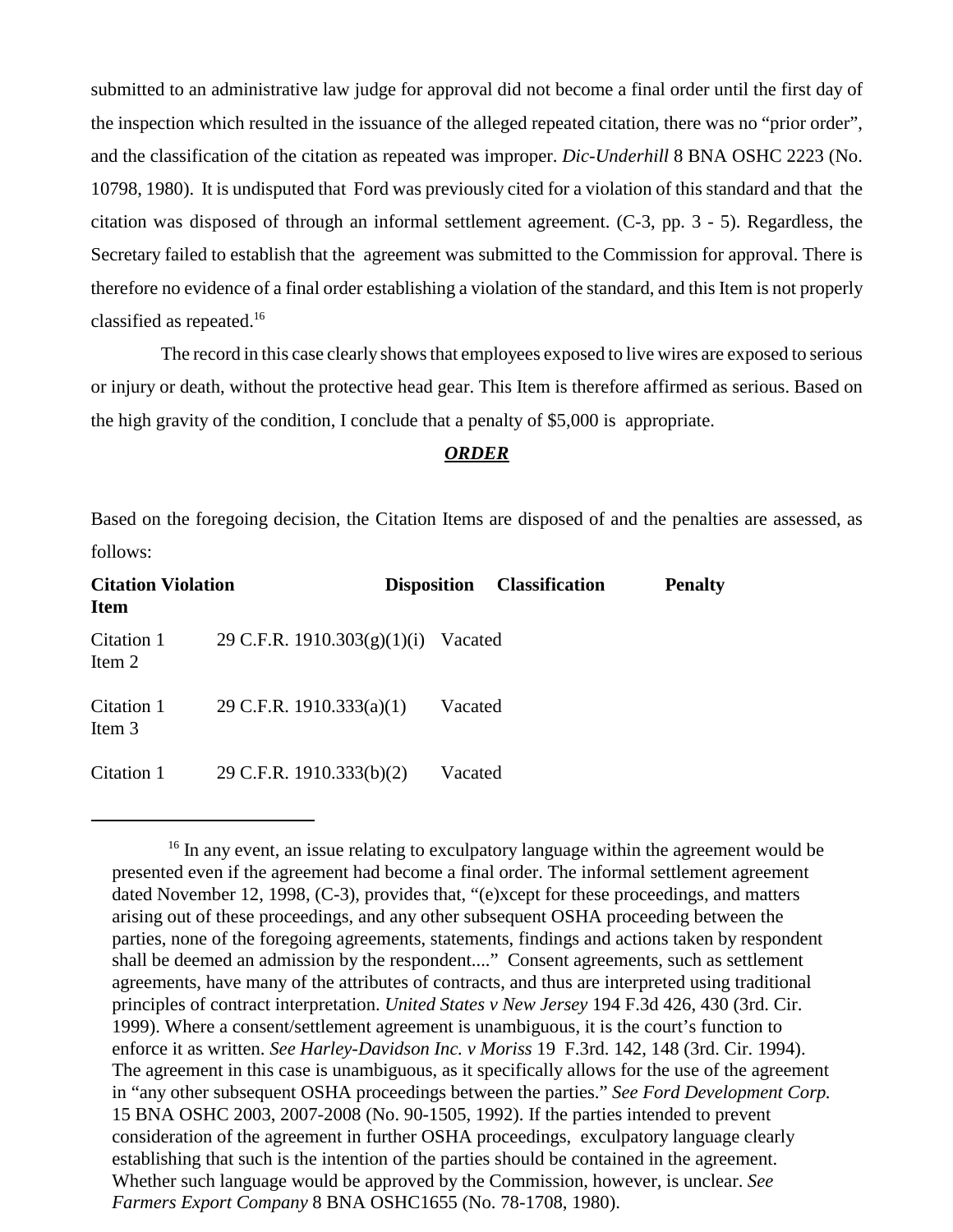Item 4

| Citation 1<br>Item 5 | 29 C.F.R. 1910.333(b)(2)(i)           | Affirmed | Reclassified as<br><b>Nonserious</b> | No penalty |
|----------------------|---------------------------------------|----------|--------------------------------------|------------|
| Citation 1<br>Item 6 | 29 C.F.R. 1910.333(a)(1)(i)           | Affirmed | Serious                              | \$5,000    |
| Citation 1<br>Item 7 | 29 C.F.R. 1910.335(a)(1)(v)           | Affirmed | <b>Serious</b>                       | \$4,000    |
| Citation 2<br>Item 1 | 29 C.F.R. 1910.335(a)(1)(iv) Affirmed |          | Reclassified as<br>Serious           | \$5,000    |

Dated: 14 May 2001 Washington, DC

/s/

G. MARVIN BOBER